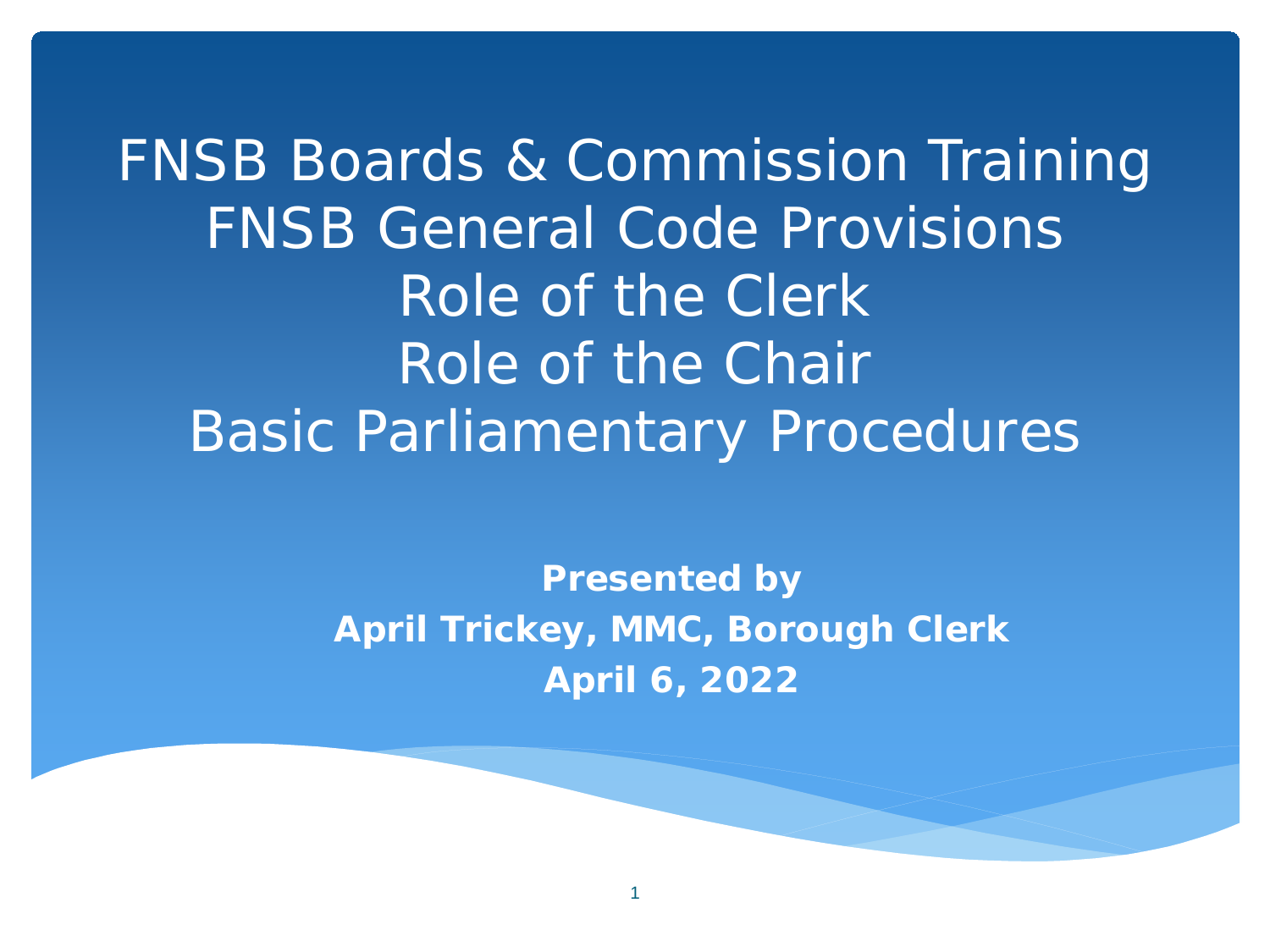- ∗ B&C are governed by this chapter, except Board of Equalization
- ∗ Appointments
	- ∗ Mayor appoints members to B&C
	- ∗ Subject to confirmation by assembly
- ∗ Qualifications
	- ∗ Be a qualified voter of the Borough, if legally eligible
	- ∗ Remain a resident of the Borough during term
	- ∗ Other qualifications may apply by Code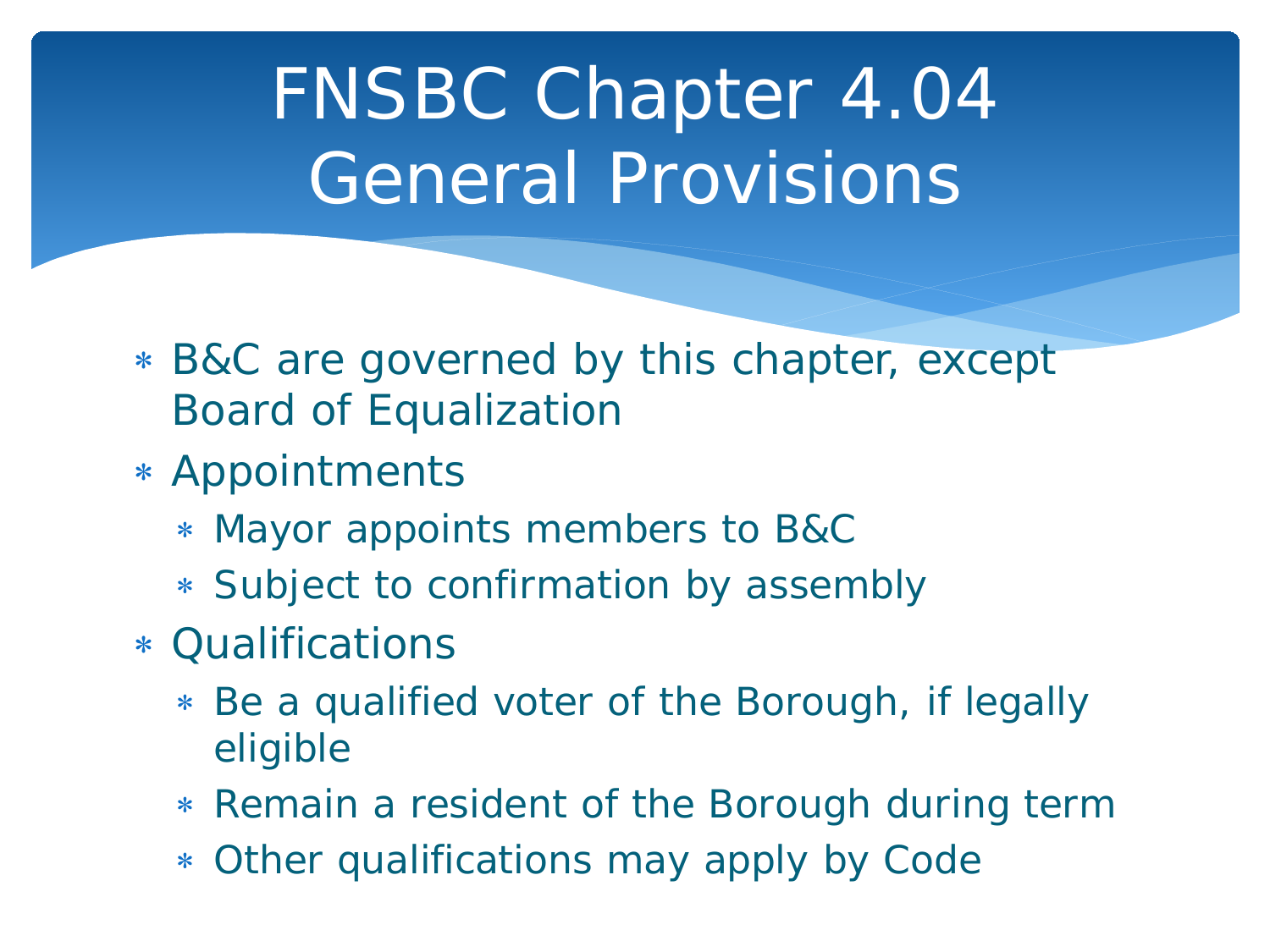#### ∗ Terms

- ∗ 3-year term
- ∗ January 1st and expire on December 31st of year their term expires
- ∗ Compensation
	- ∗ Without pay
	- ∗ May be compensated for ordinary and necessary expenses incurred in performance of their duties, subject to appropriation.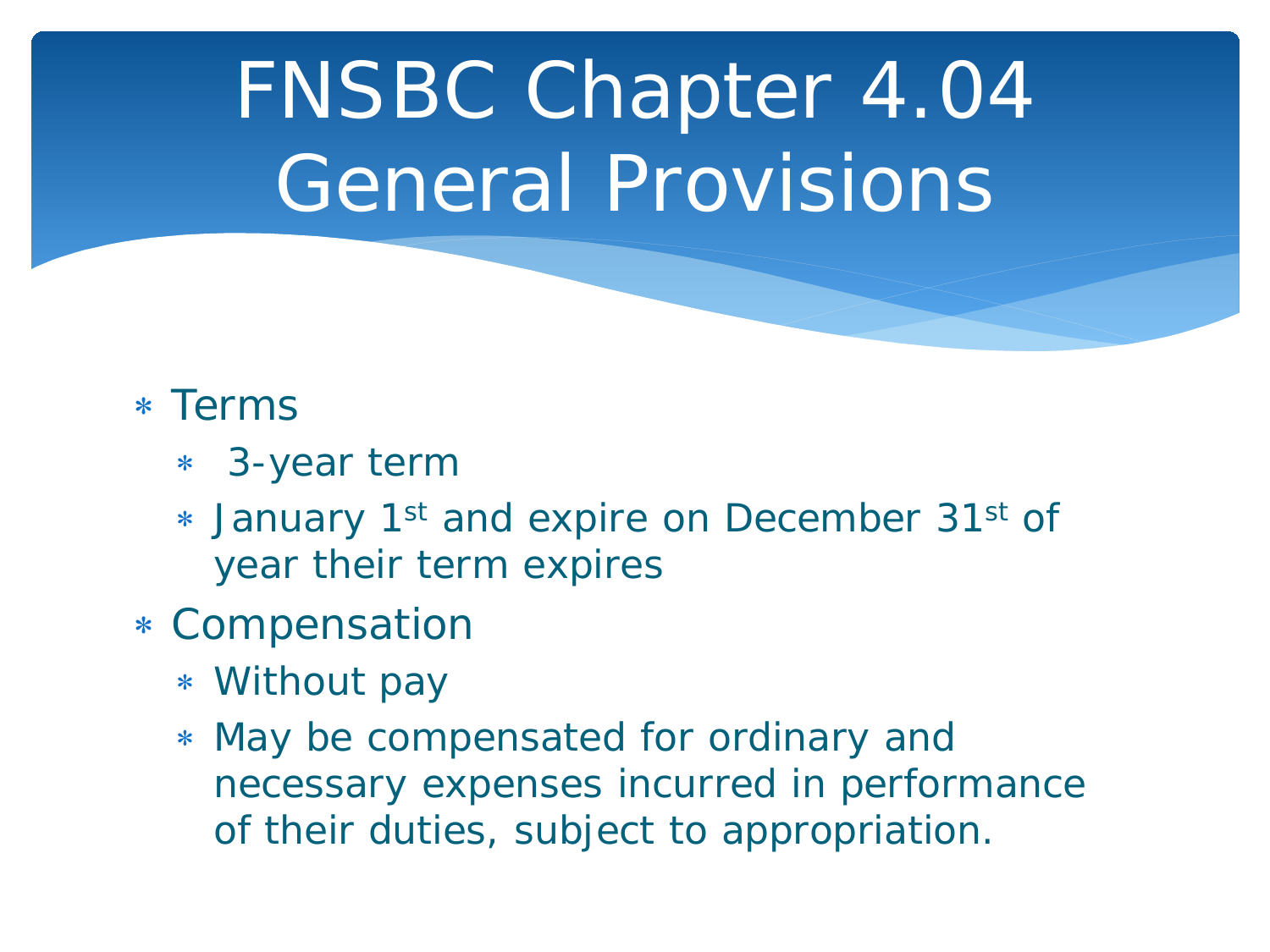#### ∗ Vacancies can be Created

- ∗ Member leaves the Borough with the intent of remaining absent more than 90 days
- ∗ Fails to attend 3 consecutive regularly scheduled meetings
- ∗ Fails to attend, without excuse, at least 80 percent of the regularly scheduled meetings within any calendar year
- ∗ Submits a resignation in writing which is accepted by the B&C
- ∗ Dies
- ∗ Fails to qualify within 30 days after their appointment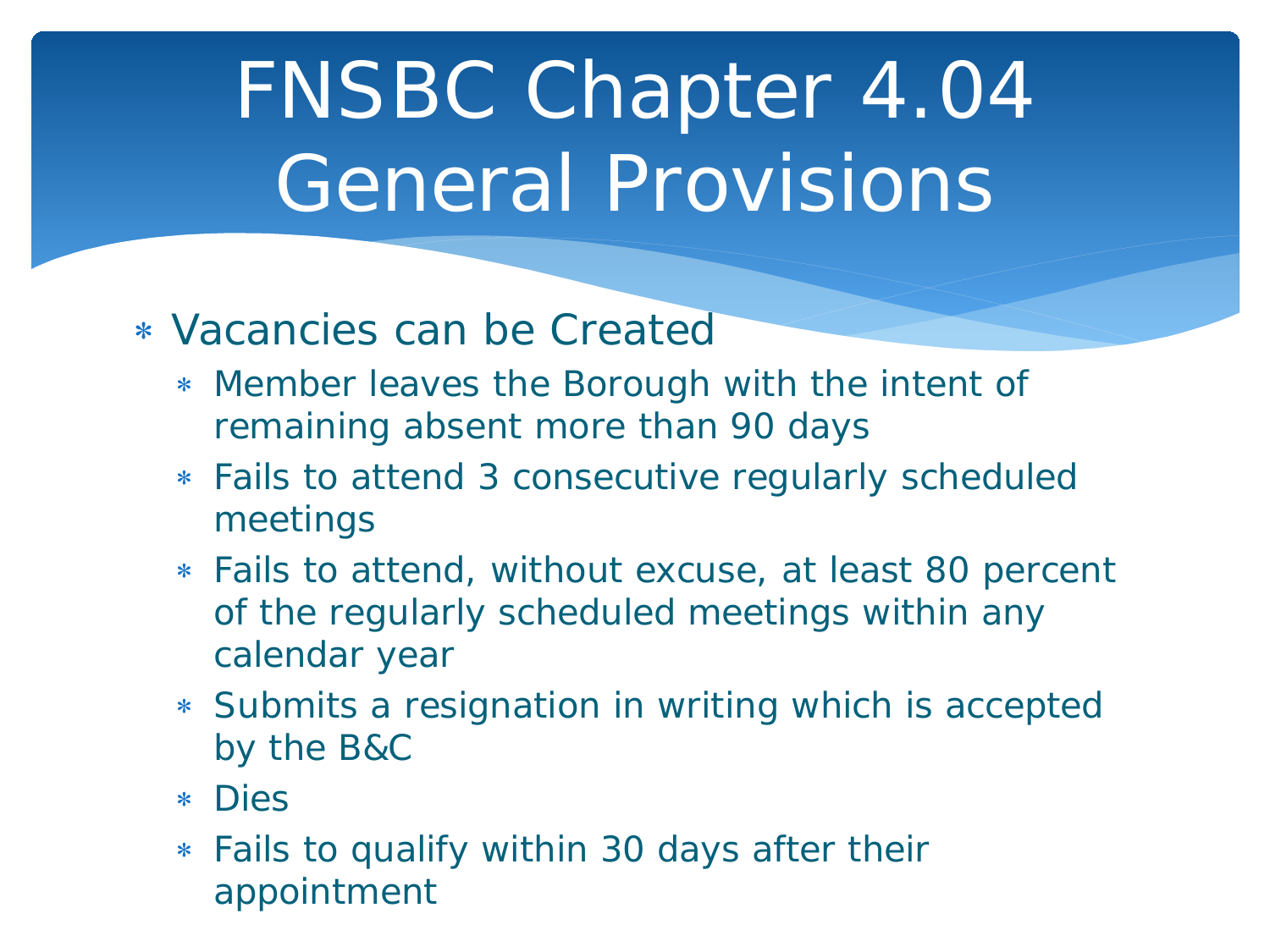#### ∗ Notice of Impending Vacancy

∗ Mayor is to publish a notice of vacancies & qualifications at least 30 days before Dec 31st

#### ∗ Applications

- ∗ Provided by the Mayor
- ∗ Submitted to the Mayor
- ∗ Nominations
	- ∗ Mayor submits to Assembly
	- ∗ No earlier than two months before term expires and no later than the date of last assembly meeting of year (annual nominations)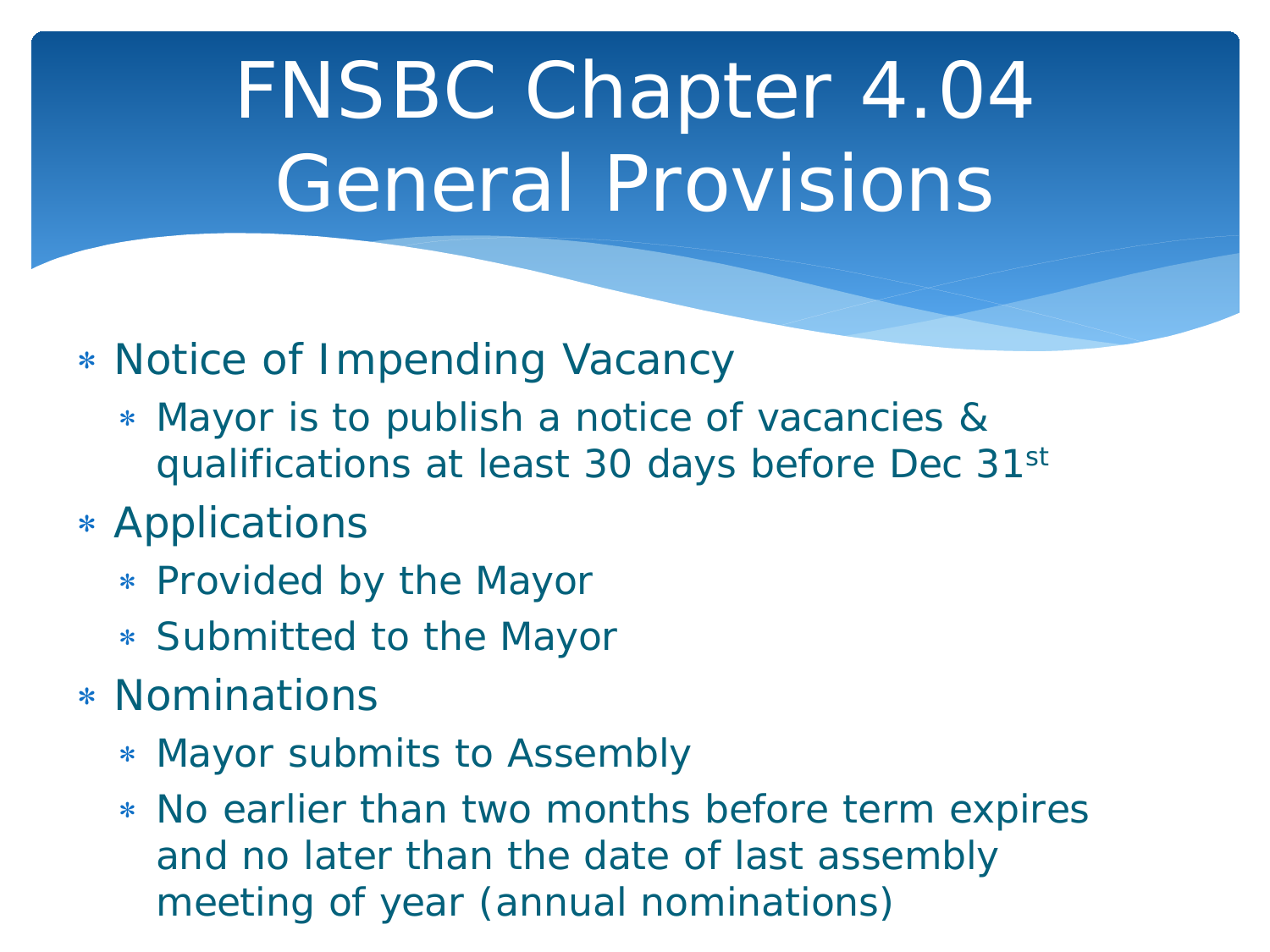- ∗ Officers
	- ∗ Annually elect a chairperson and vice chairperson
	- ∗ Vice Chairperson acts in the absence of the chairperson or if chairperson is conflicted out
- ∗ Meetings
	- ∗ Hold regularly scheduled meetings
	- ∗ Special meetings may be called by:
		- ∗ Chairperson, the designated Ex-officio member pursuant to FNSBC 4.04.170 or majority of the B&C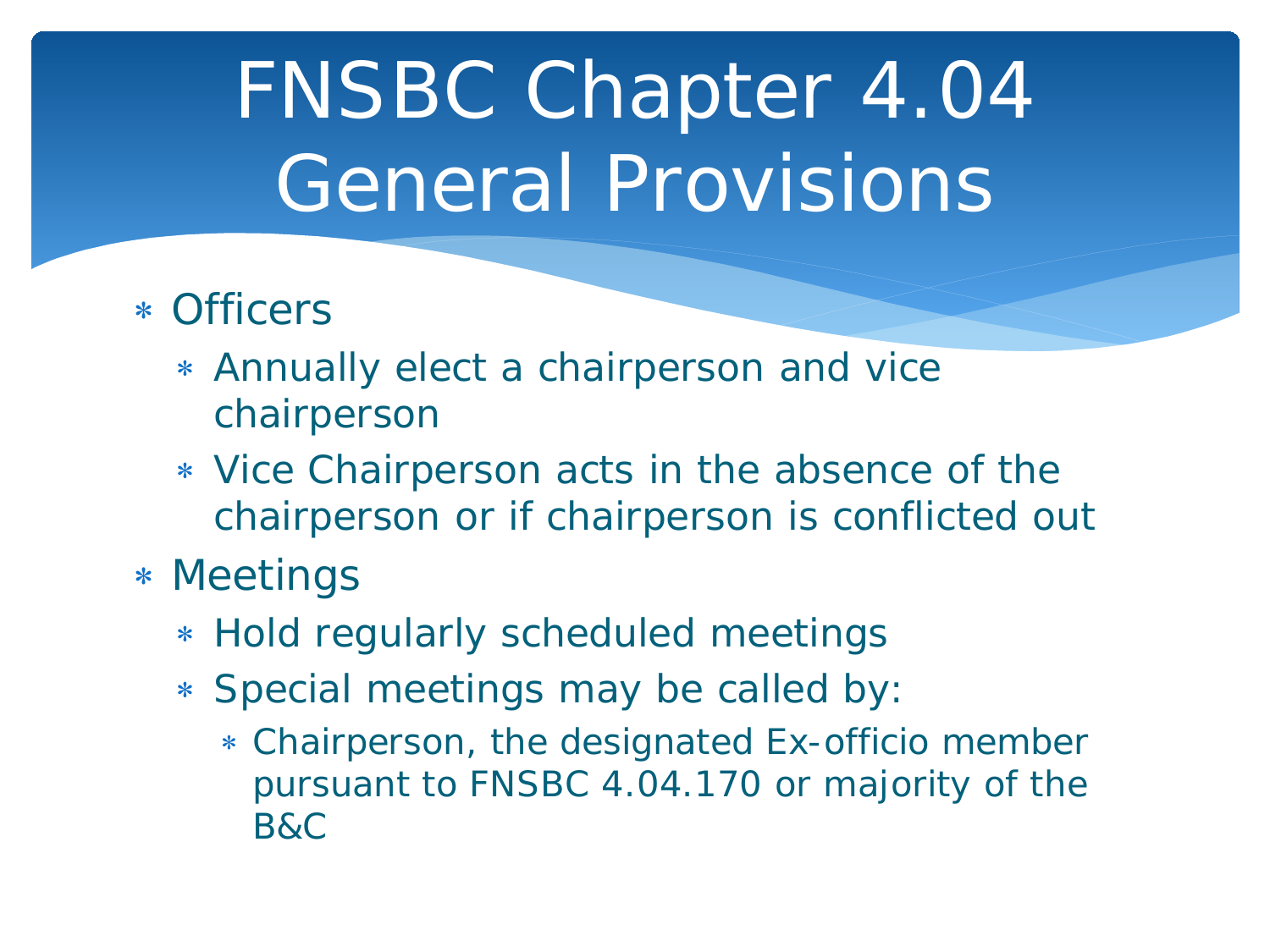#### ∗ Quorum

" A majority of the authorized members of a board or commission shall be a quorum for the transaction of business"

"In absence of a quorum for the transaction of business, any number less than a quorum may recess a meeting to a later time or date"

FNSBC 4.04.120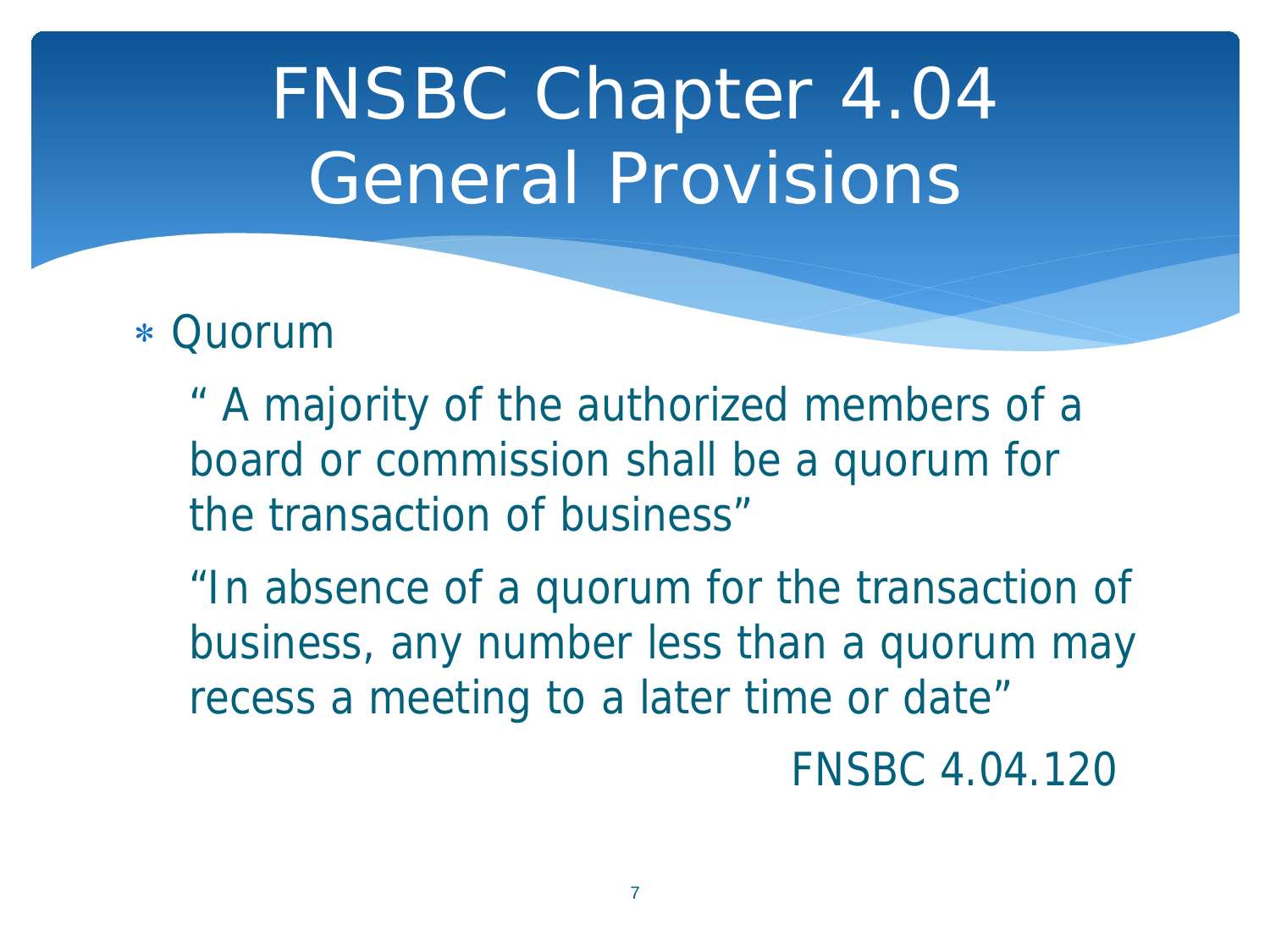#### ∗ Conflict of Interest

"Every member shall vote on all questions unless they have a direct or substantial indirect financial interest in the matter being discussed," as ruled on by the chair.

"No member shall represent any person before the board or commission of which they are a member. "

FNSBC 4.04.140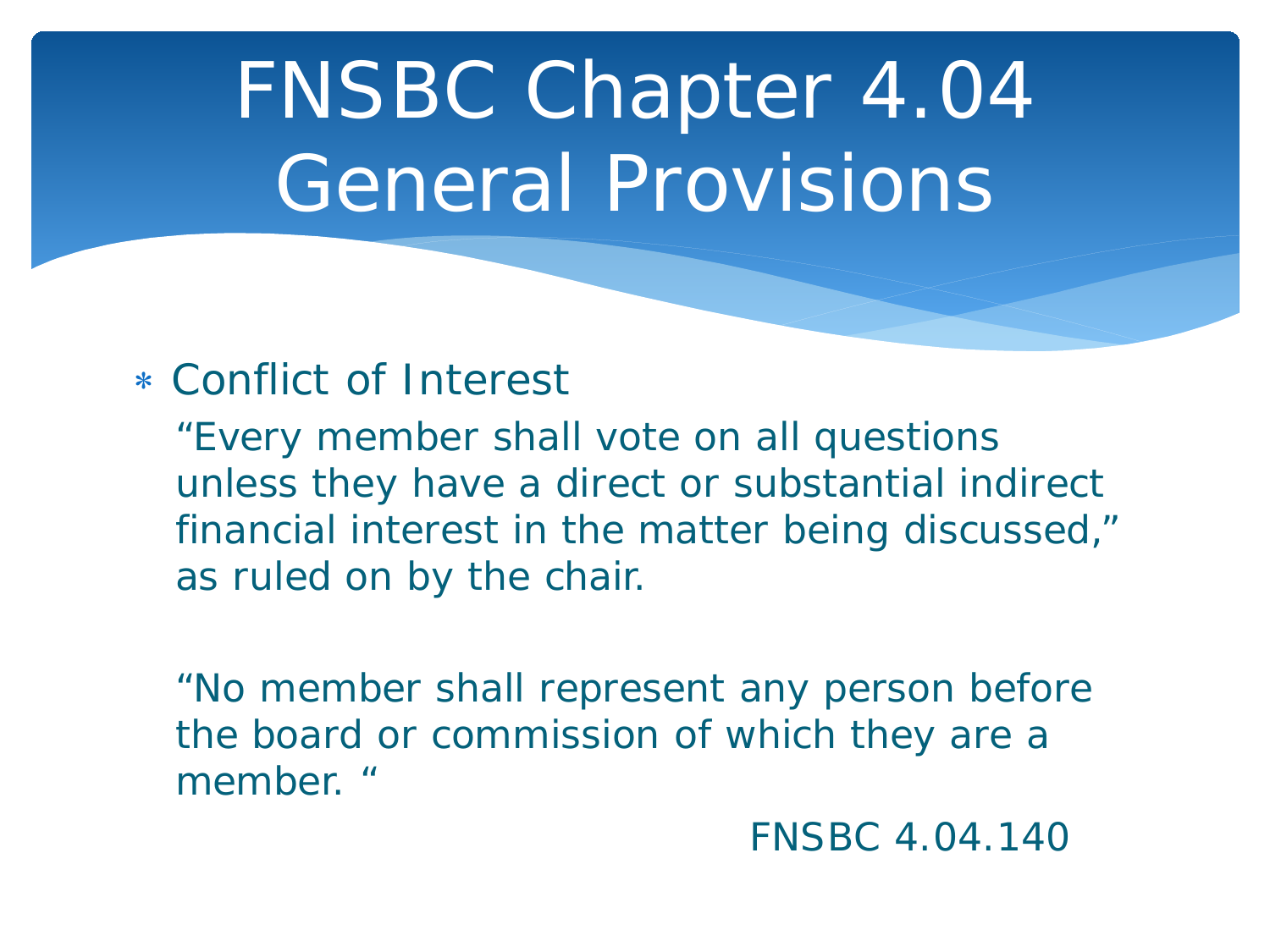#### ∗ Procedures

- ∗ A board or commission must follow the procedural rules set forth in FNSB Code
- ∗ A board or commission may adopt other rules, but those rules may not conflict with FNSB Code
- ∗ In all matters not covered by FNSB Code or rules adopted by a board or commission, Robert's Rules of Order shall govern FNSBC 4.04.150(A)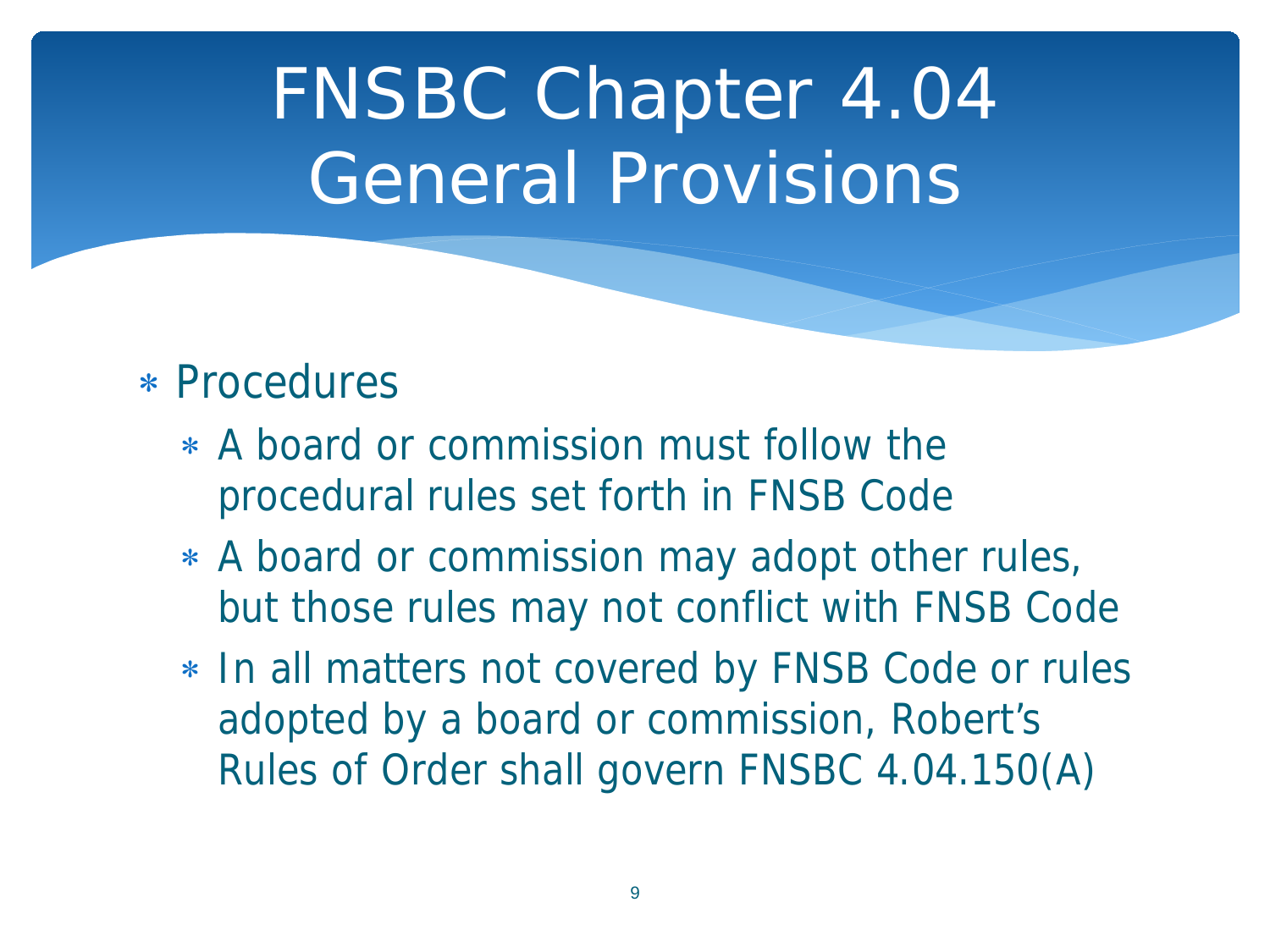∗ Teleconferencing is allowed under certain circumstances

*Note: Meetings are currently being conducted in accordance with Memorandum from the Mayor and approved by the Assembly on May 6, 2021, Modifications and/or Waivers of FNSBC Code Provisions and Rules Governing Boards and Commission Meetings during the COVID-19 Pandemic*

*In-person and by Zoom or by Zoom Only*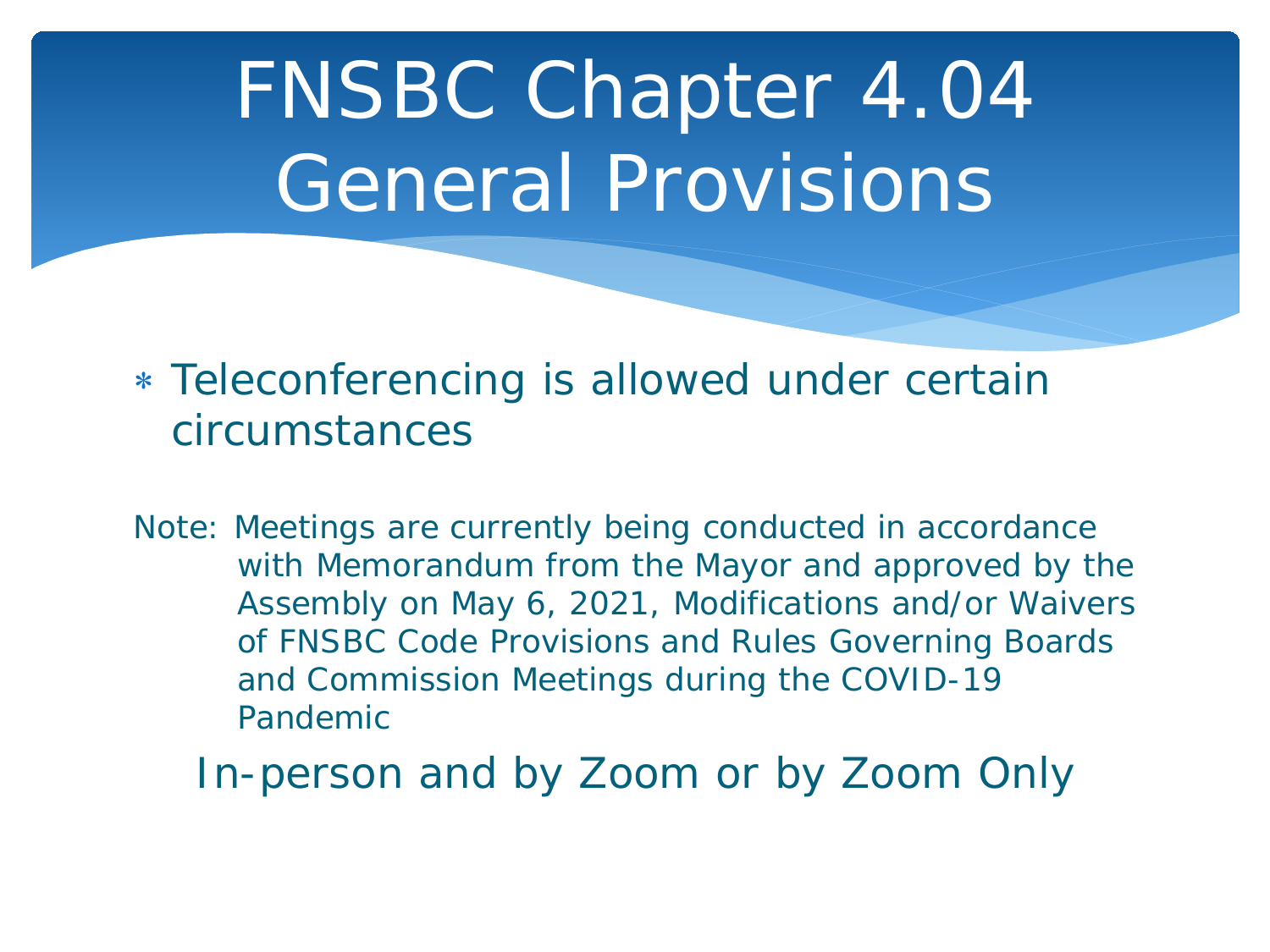- ∗ Ex Officio members and staff
	- ∗ Mayor may appoint an employee of the Borough to furnish technical advice and information
	- ∗ Ex Officio members are not entitled to vote or considering for establishing a quorum
	- ∗ Borough Clerk or designee serves as the B&C secretary
- ∗ Termination of B&C
	- ∗ All B&C under Title 4, except those required by state law, terminate by operation of law 6 years from date of creation or reestablishment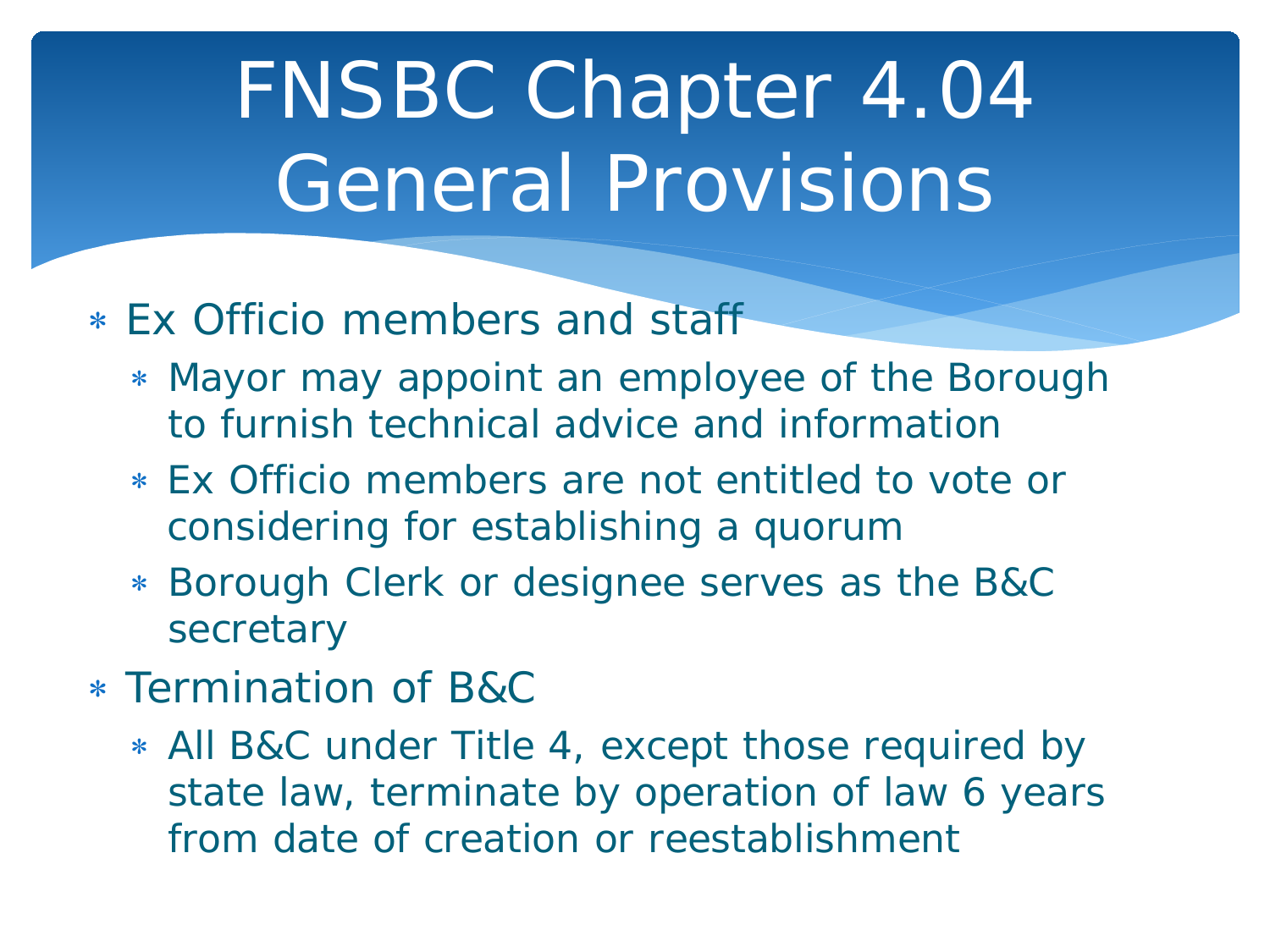Responsible for meeting management of B&C

- ∗ Coordinate with the Administration, department staff and the B&C Chair to set agendas
- ∗ Process appeals of administrative decisions or decisions of a B&C
- ∗ Offer parliamentary guidance during meetings
- ∗ Keep accurate record of proceedings (minutes)
- ∗ Facilitate citizen engagement
- ∗ Ensure access to public meetings and meeting information (properly noticed meetings)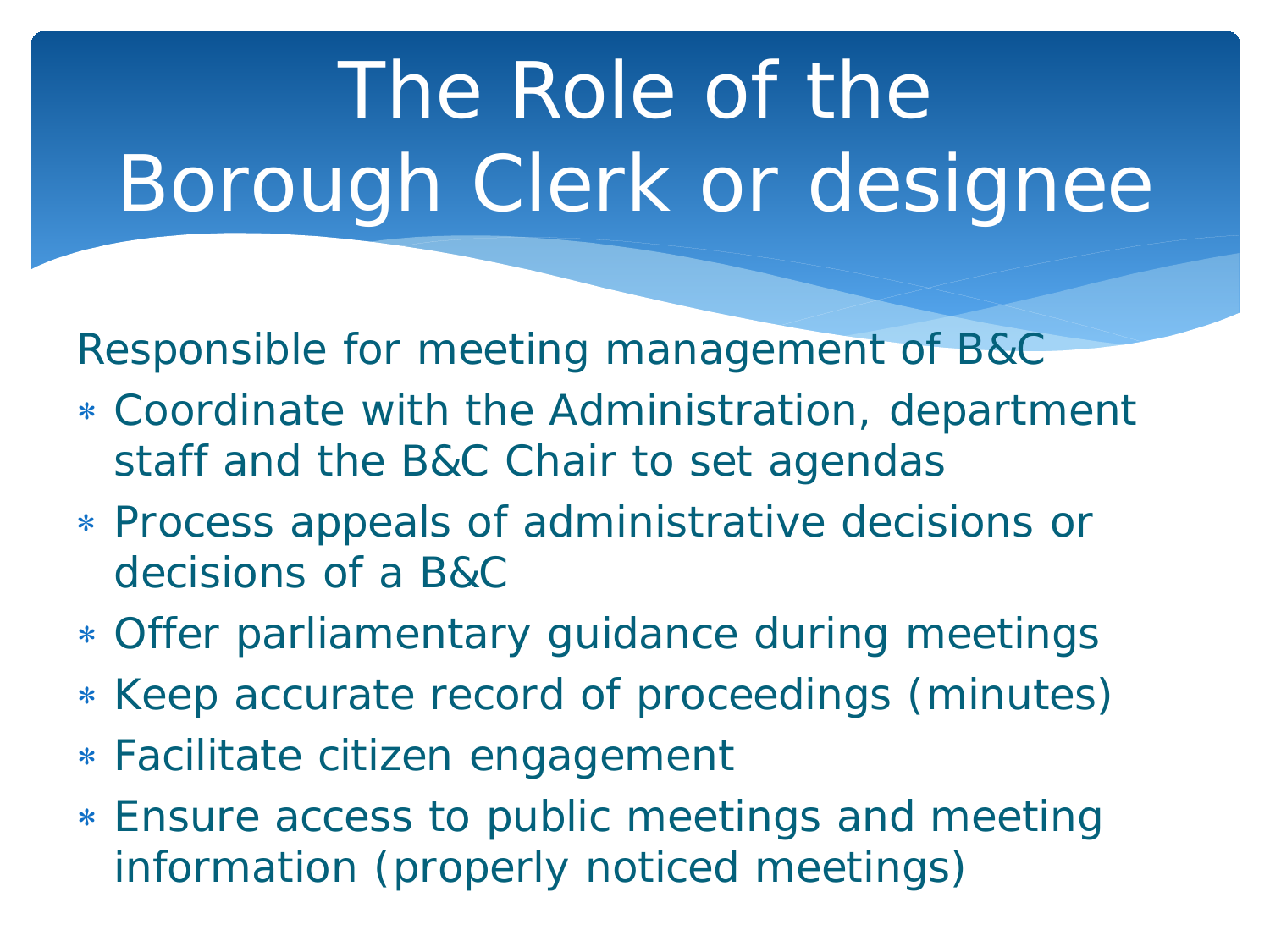- ∗ Ensure compliance with Open Meetings Act
- ∗ Maintain B&C webpages
- ∗ Maintain B&C records
- ∗ Notify appointed and reappointed members of their appointment
- ∗ Schedule orientation for new members and provide information on their duties and responsibilities
- ∗ Provide board members and commissioners with borough email address and FNSB email policy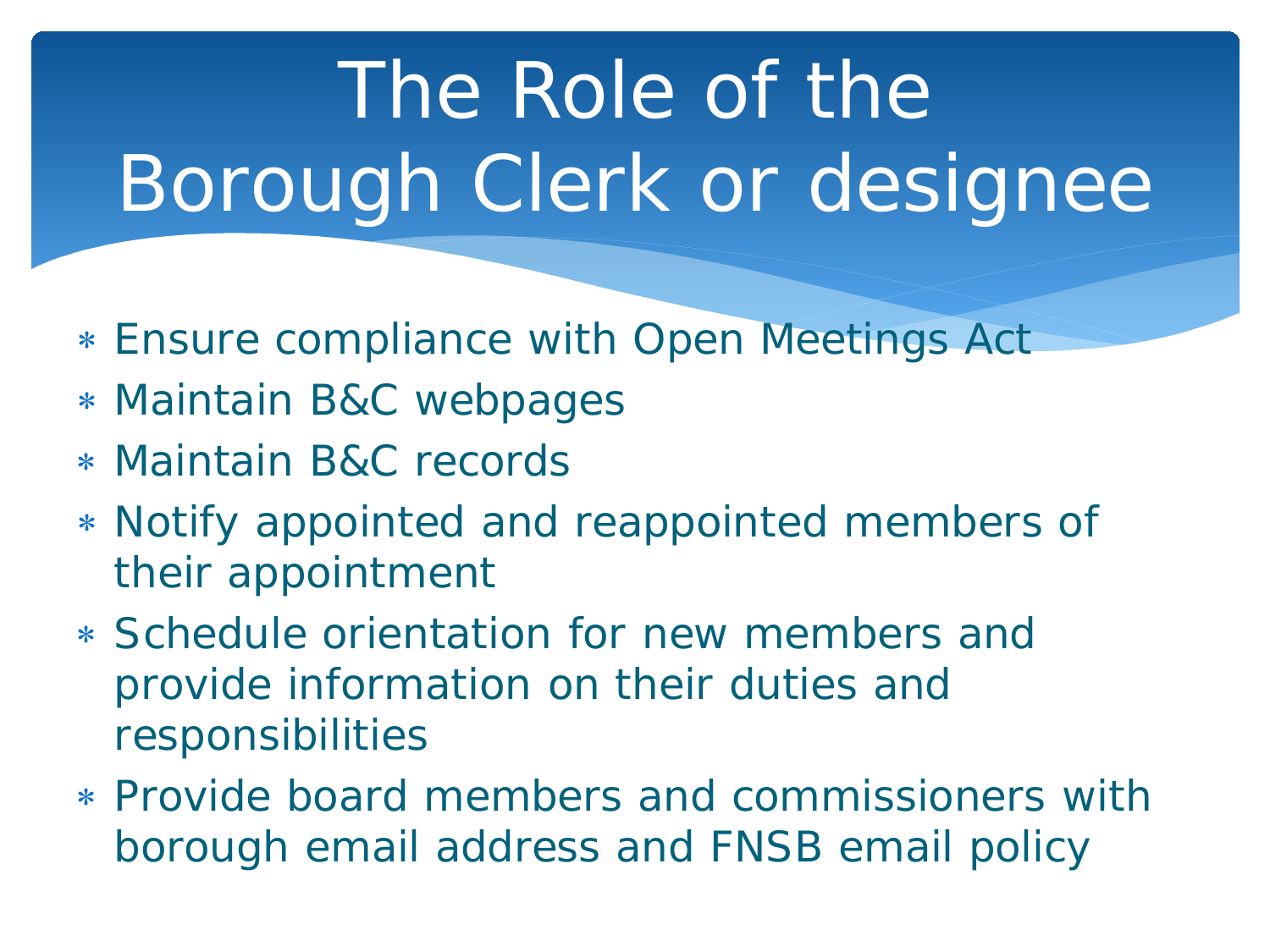- ∗ Maintain the Oath of Office of B&C that conduct quasi-judicial hearings
- ∗ Maintain APOC records for the Planning Commission, as required by State law
- ∗ Meeting preparation to include providing meeting script to the Chair and chambers set up
- ∗ Provide agenda/agenda packets to board members and commissioners prior to the meeting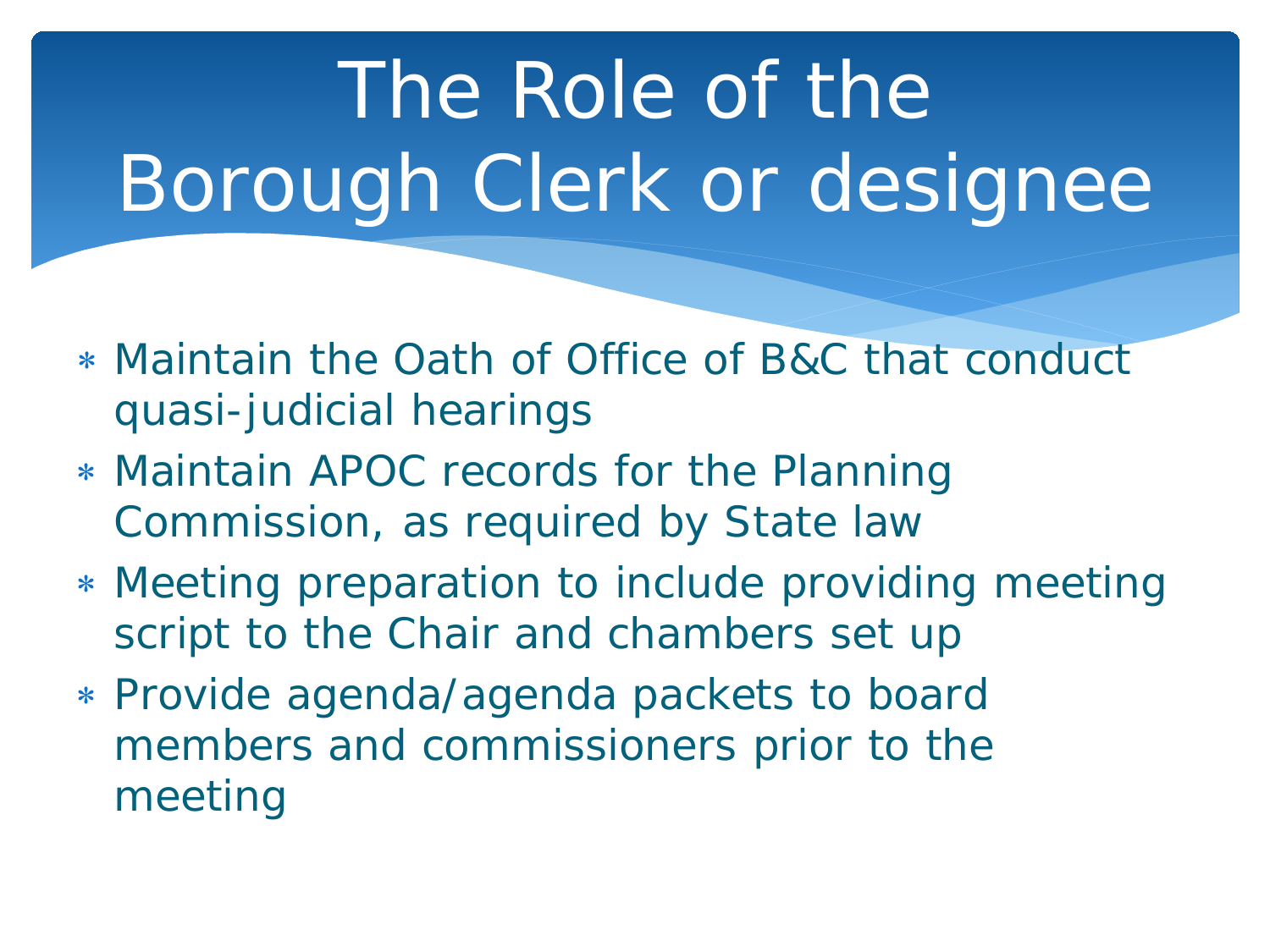- ∗ In the absence of Chair/Vice-Chair call the meeting to order and preside until a Chair pro tem is elected
- ∗ Prepare Action Memorandums for the Mayor
- ∗ Prepare Recommendation Letters of B&C to the Mayor and/or Assembly
- ∗ Notify applicants of Boards or commissions decisions on quasi-judicial hearings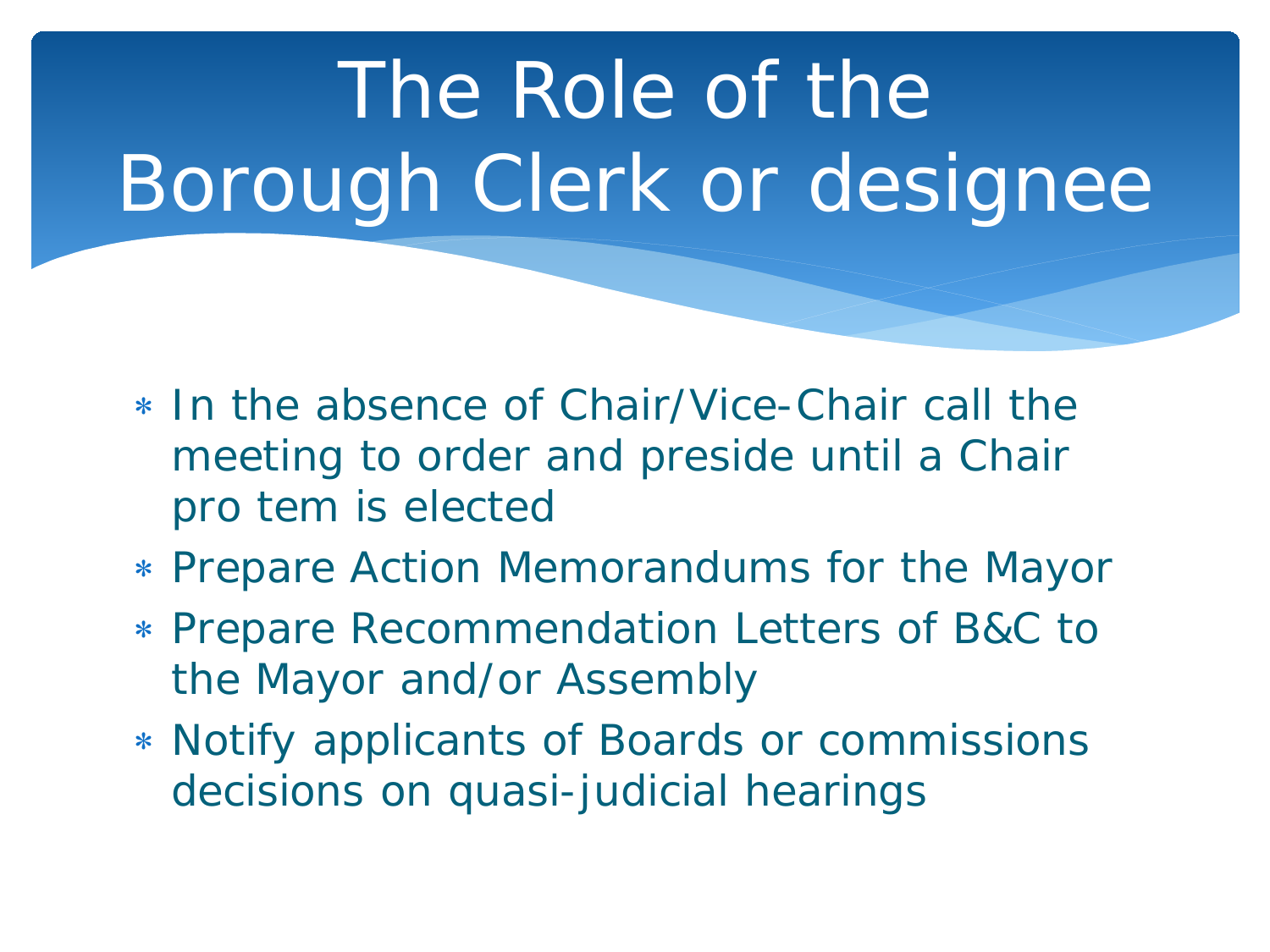### The Role of the Chair

- ∗ Attends agenda setting
- ∗ Calls the meeting to order at the appointed time
- ∗ Determines a quorum is present
- ∗ Conducts the proceedings in conformity with FNSB Code
- ∗ Determines conflict of interest based on whether a member's financial interest is substantial or the personal involvement is prejudicial in a matter coming before the body FNSBC 6.28.010(D)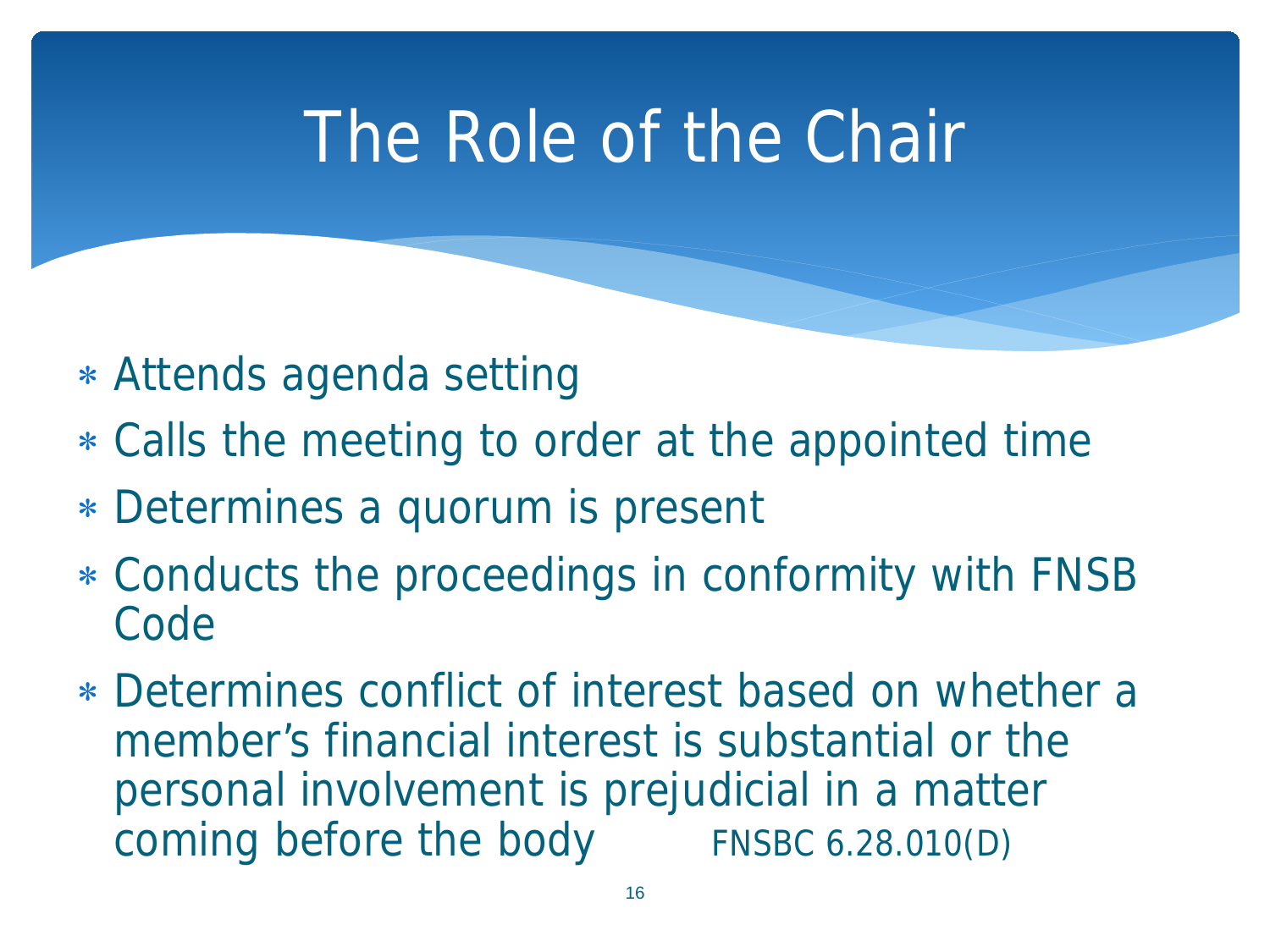# The Role of the Chair

- ∗ Announces in proper sequence the next activity before the board or commission in accordance with the agenda
- ∗ Determines who has the right to speak
- ∗ Impartially permits "pro" and "con" equal time
- ∗ Explains/clarifies issues without bias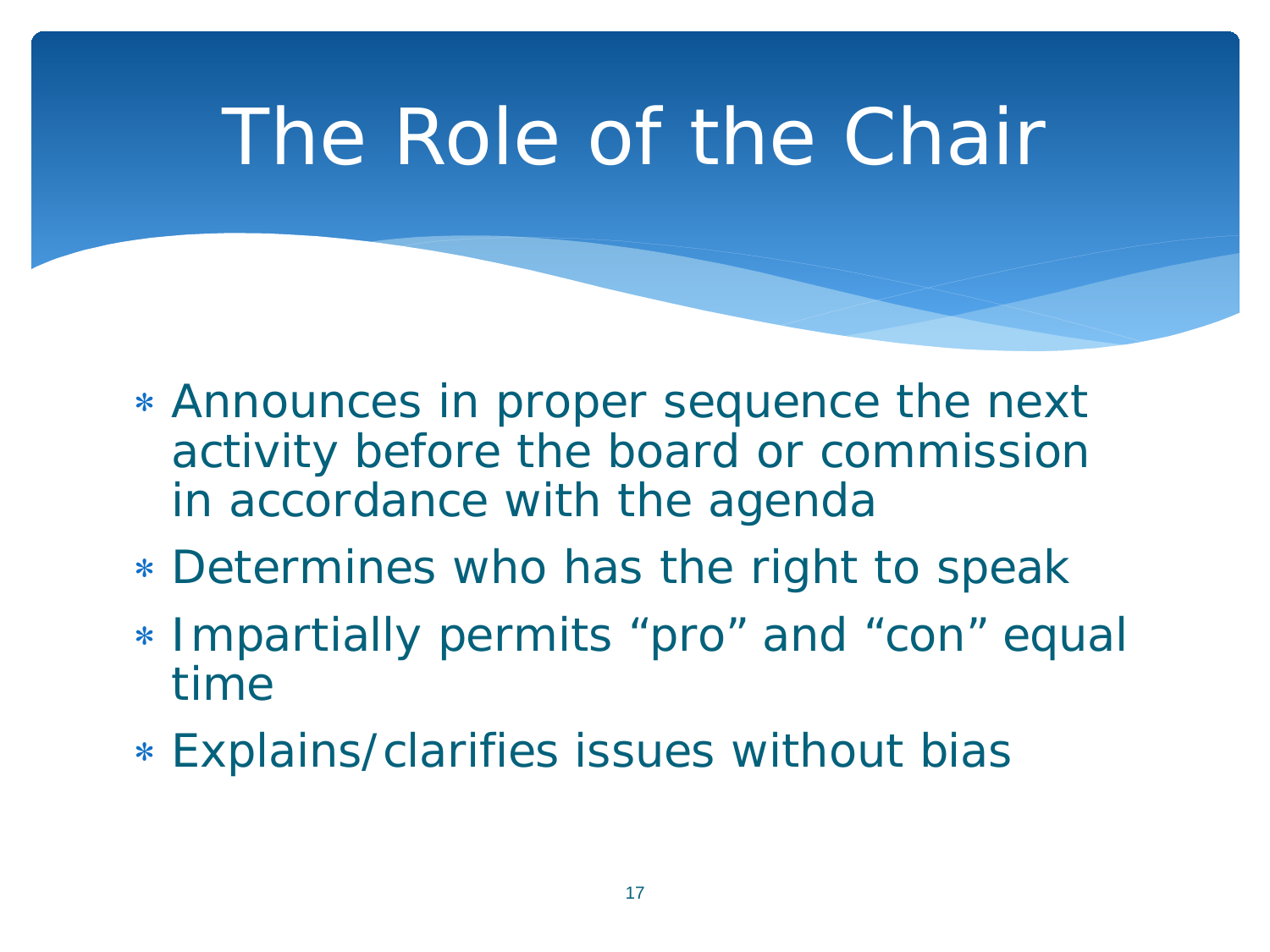### The Role of the Chair

- ∗ Maintains decorum and order during debate
- ∗ Keeps discussion germane and discourages repetition
- ∗ Refrains from debate unless passing the gavel
- ∗ States the motion clearly, takes the vote accurately, and announces the vote so all can hear
- ∗ Adjourns the meeting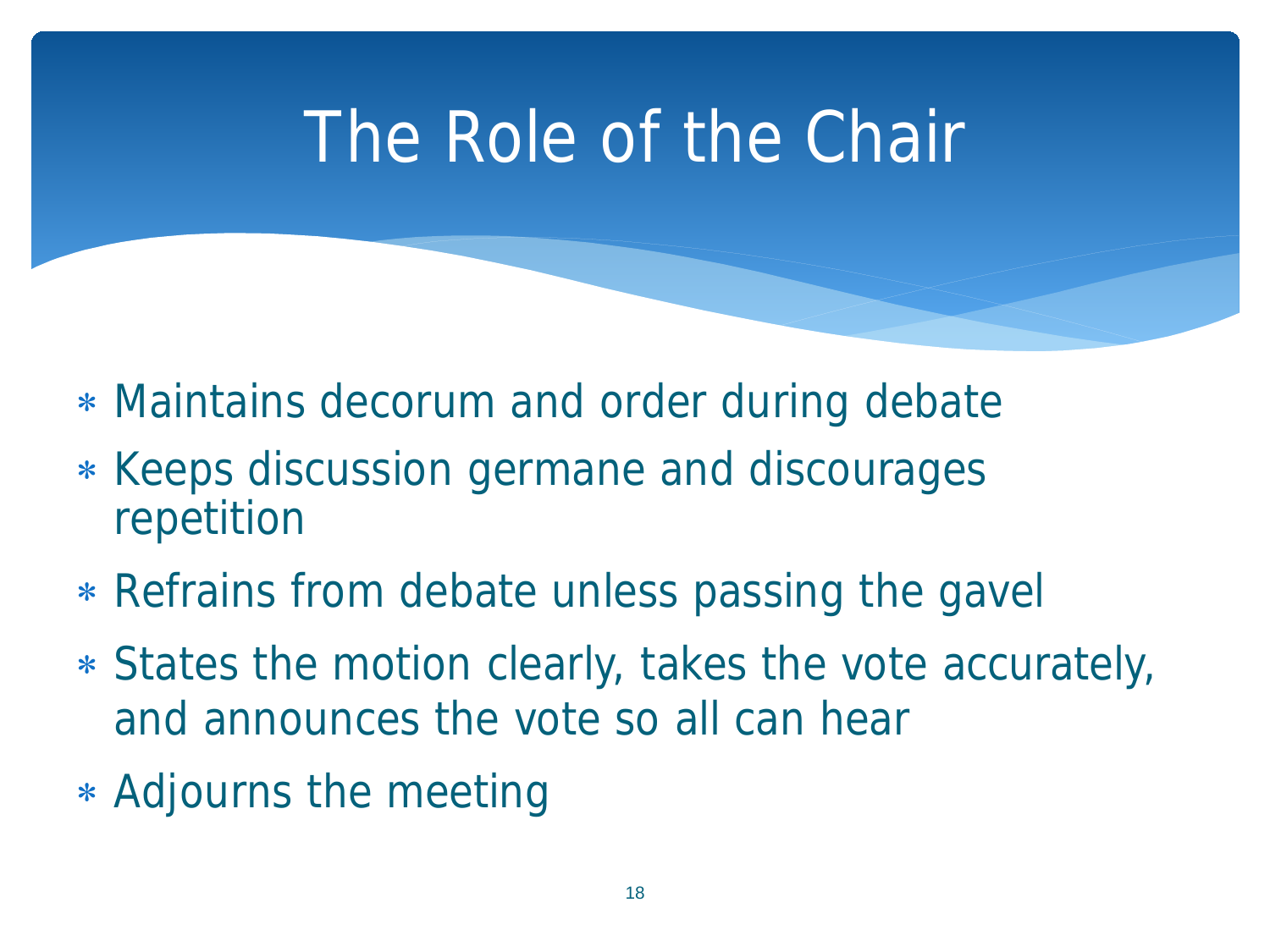### What is Parliamentary Procedure?

- ∗ Organized system that helps a group of people make decisions
- ∗ Basic principles and rules that determine how the group will proceed through the decisionmaking process
- ∗ Helps the group stay focused on a single issue
- ∗ Not about helping any one individual get their way, and it's certainly not intended to prevent members from participating in the group!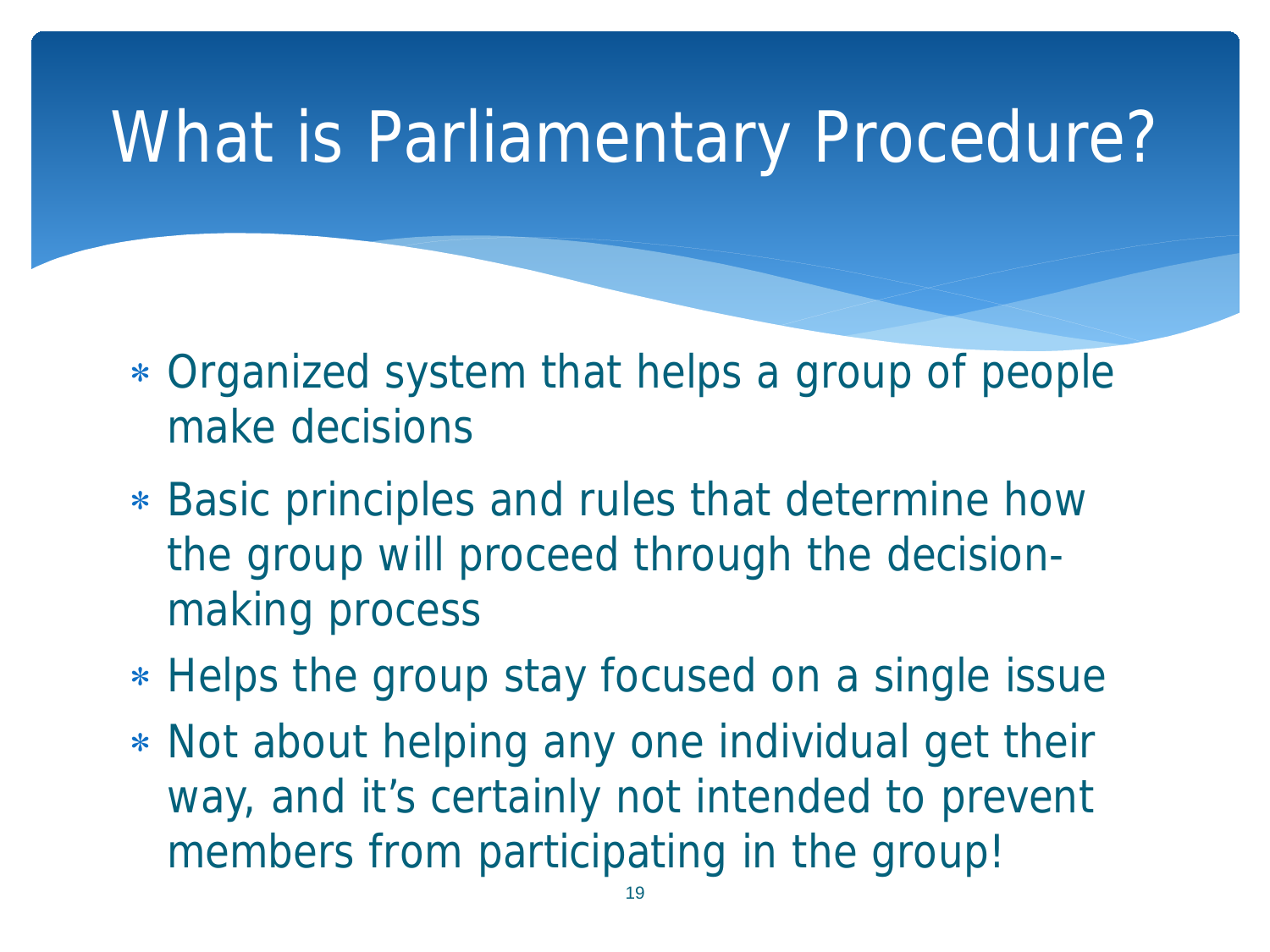### General Meeting Procedures

- ∗ All remarks must be addressed through the chair
- ∗ Until a motion has been stated by the chair, no proposal may be debated
- ∗ Members address the chair and wait to be recognized
- ∗ Members must accept the will of the majority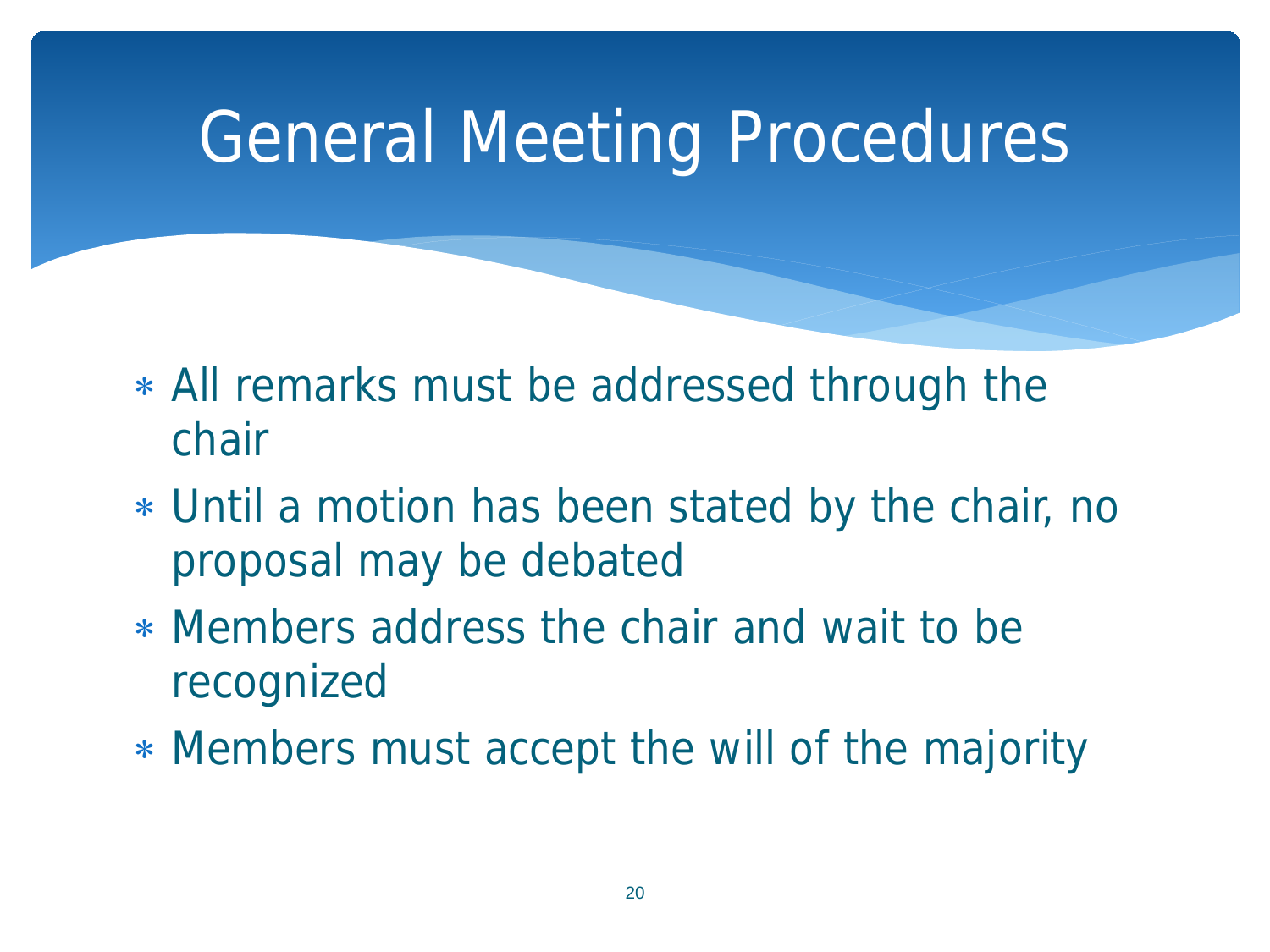#### General Meeting Procedures

- ∗ Each member has the right to participate and to share equally in the discussion
- ∗ No member may monopolize the discussion
- ∗ The member who made the motion has the right to speak first
- ∗ No members may speak a second time, until all members who wish to do so have spoken once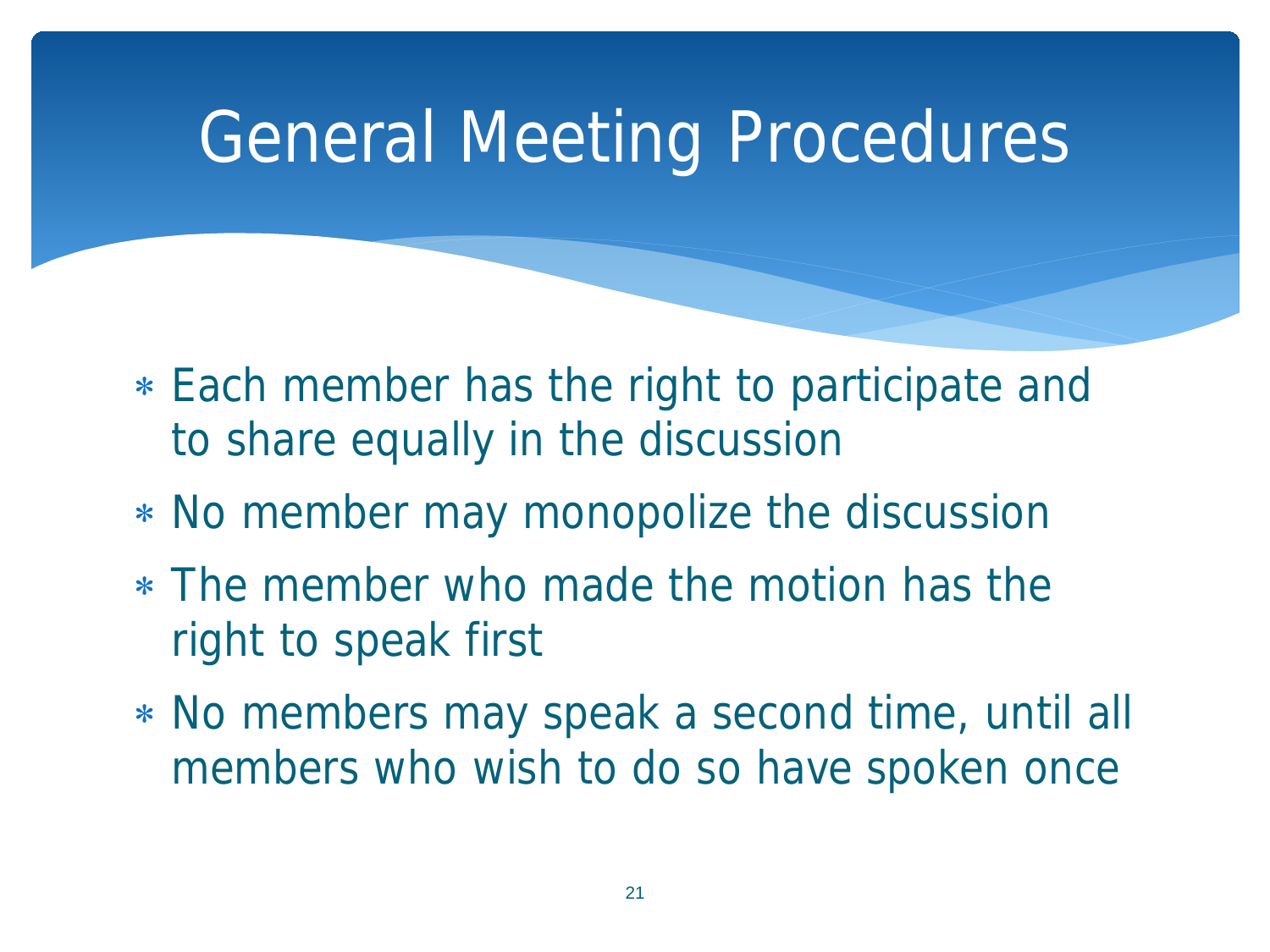### General Meeting Procedures

- ∗ Members may not interrupt, except to raise legitimate points of order
- ∗ Motives or personalities may not be attacked during debate
- ∗ All remarks must be relevant to the subject (germane)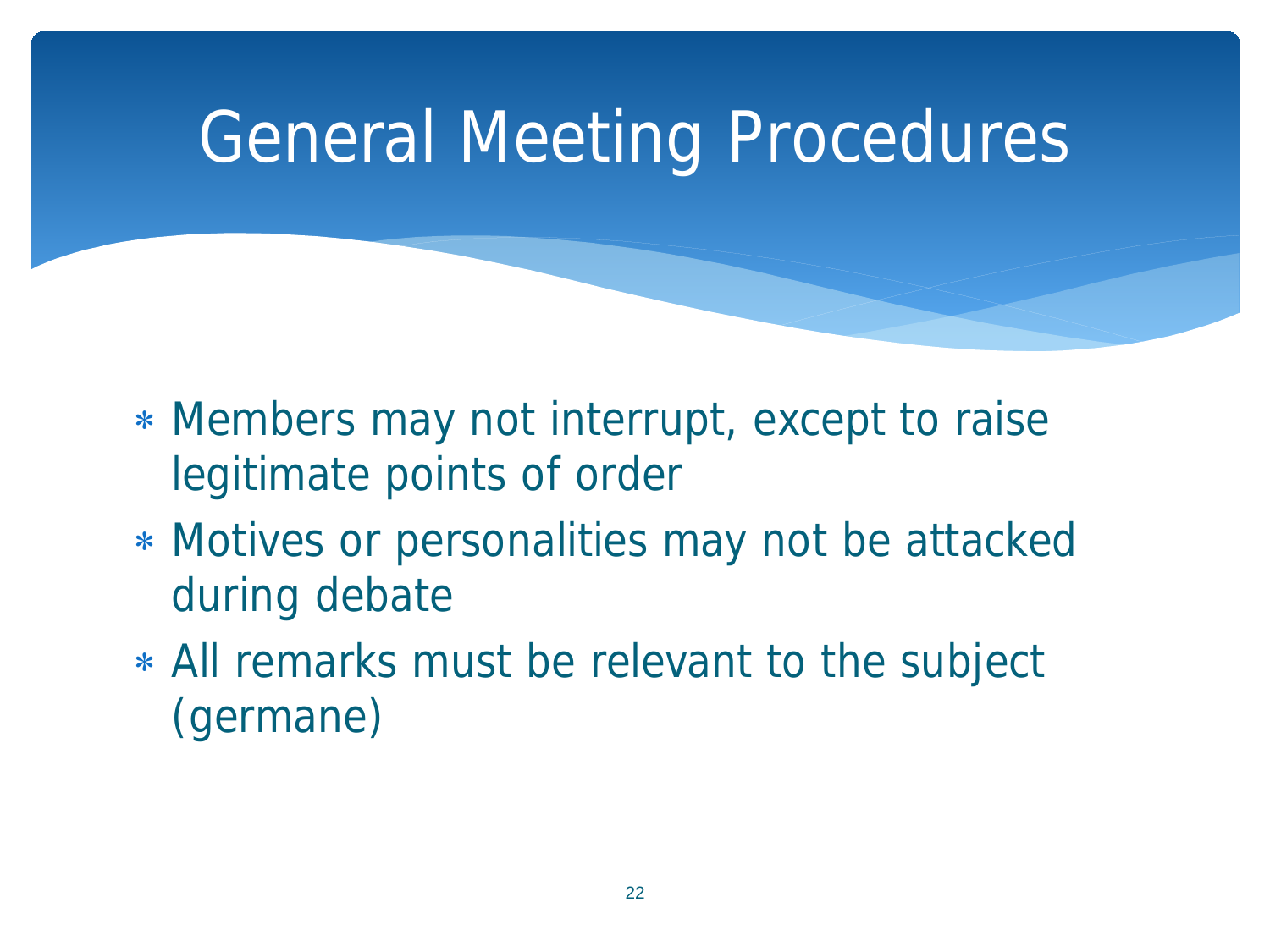#### Processing a Motion

- Step 1. A member makes a motion
- Step 2. Another member seconds the motion
- Step 3. The Chair states the motion, thereby formally placing it before the board/commission
- Step 4. The members debate/amend the motion
- Step 5. The Chair restates the motion and calls for a vote
- Step 6. The Chair announges the results of the vote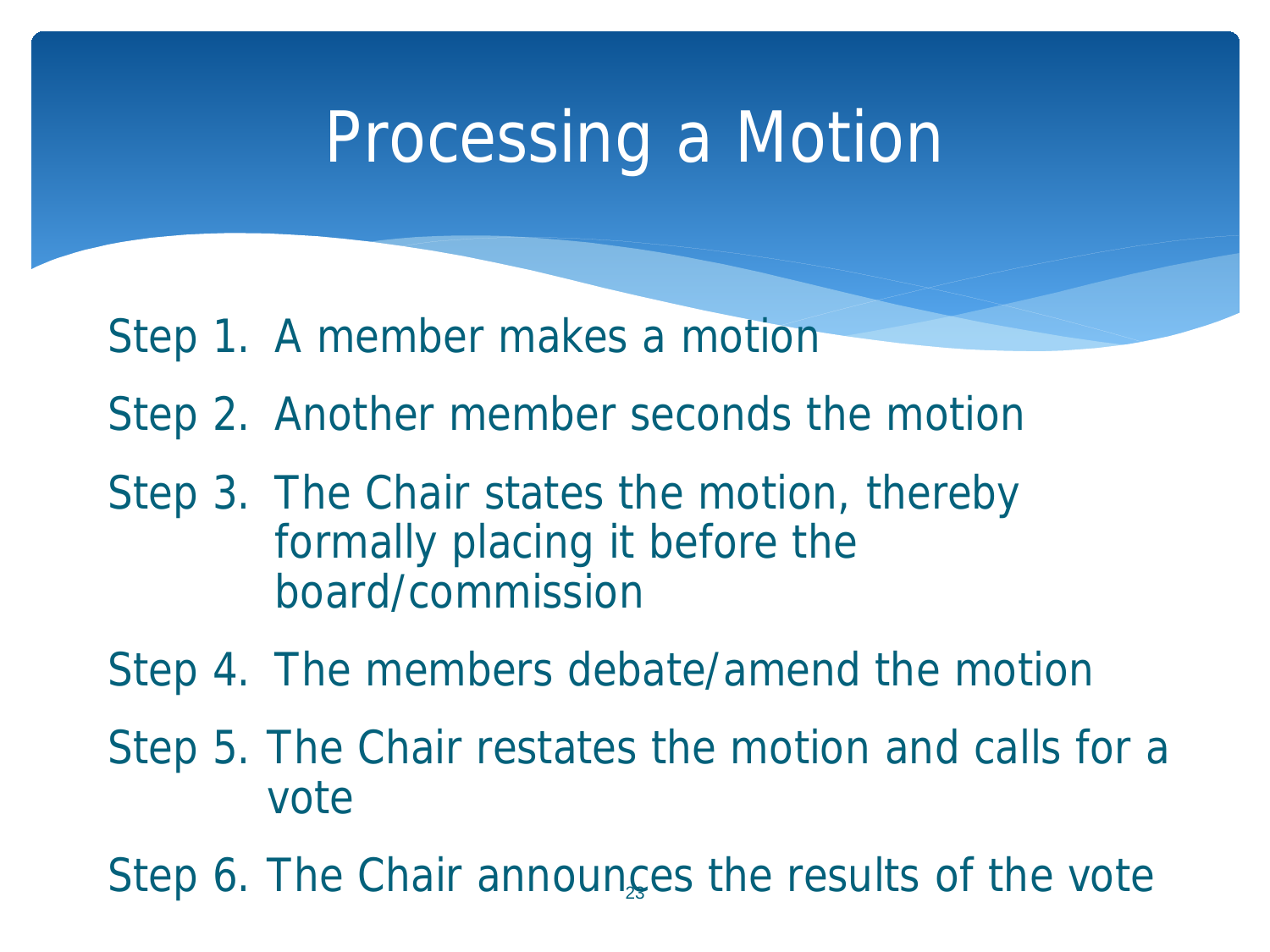### Kinds of Motions

- ∗ There are two kinds of motions main motions and secondary motions
- ∗ **Main Motions** bring business before the board or commission
- ∗ **Secondary Motions** are any motions that are made while a main motion is pending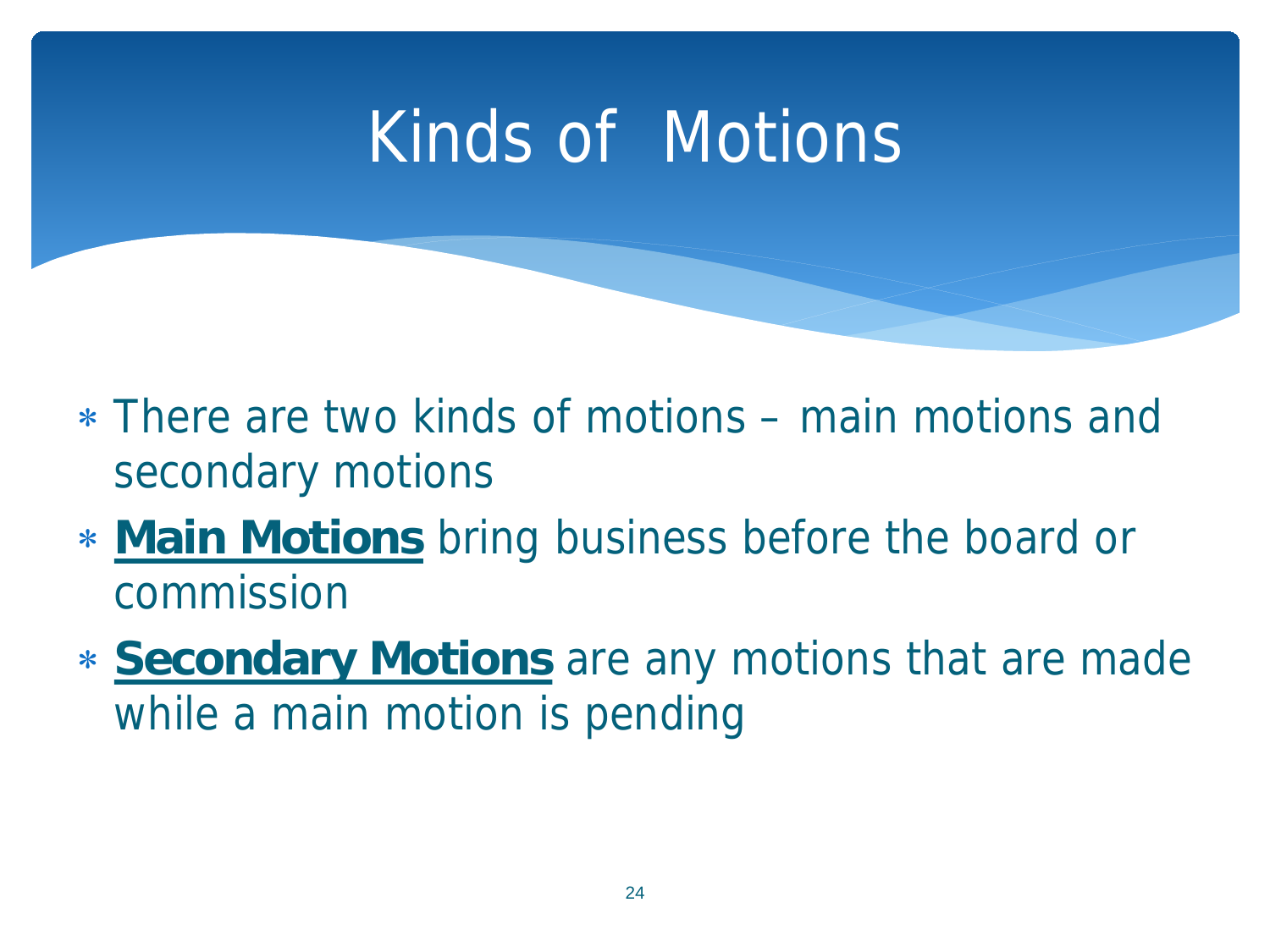### Precedence of Motions

| <b>ORDER</b><br><b>OF</b> | 1.<br>2.<br>3. | Fix time to which to adjourn<br><b>Adjourn</b><br><b>Recess</b> |
|---------------------------|----------------|-----------------------------------------------------------------|
| P                         | 4.             | <b>Raise a question of privilege</b>                            |
| R                         | 5.             | <b>Call for orders of the day</b>                               |
| E                         | $\mathbf 6$ .  | Lay on the table                                                |
| $\mathbf C$               | 7.             | <b>Previous question</b>                                        |
| E<br>D                    | 8.             | Limit/extend limits of<br>debate                                |
| E                         | 9.             | Postpone to a time certain                                      |
| N                         |                | <b>10. Commit or refer</b>                                      |
| $\mathbf C$               |                | 11. Secondary Amendment                                         |
| E                         |                | <b>12. Primary Amendment</b>                                    |
| <b>OF</b>                 |                | Postpone indefinitely                                           |
| <b>MOTIONS</b>            |                | 14. Main motion                                                 |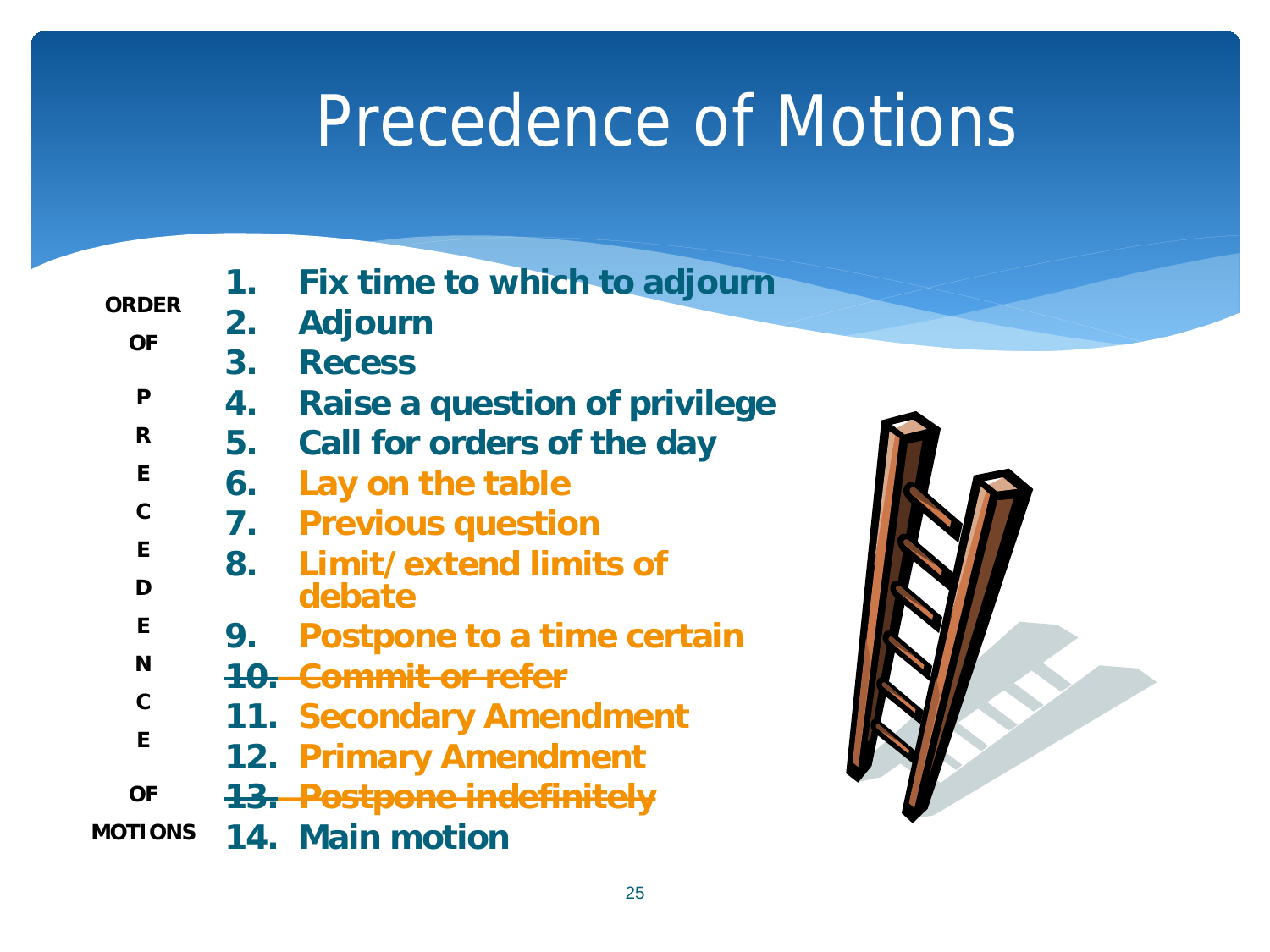#### Main Motion

#### Object: Bring business before the board Form: "I move that" or "I move to"

- ∗ Requires a second
- ∗ Is debatable
- ∗ Can be amended
- ∗ Majority vote needed
- ∗ Can be reconsidered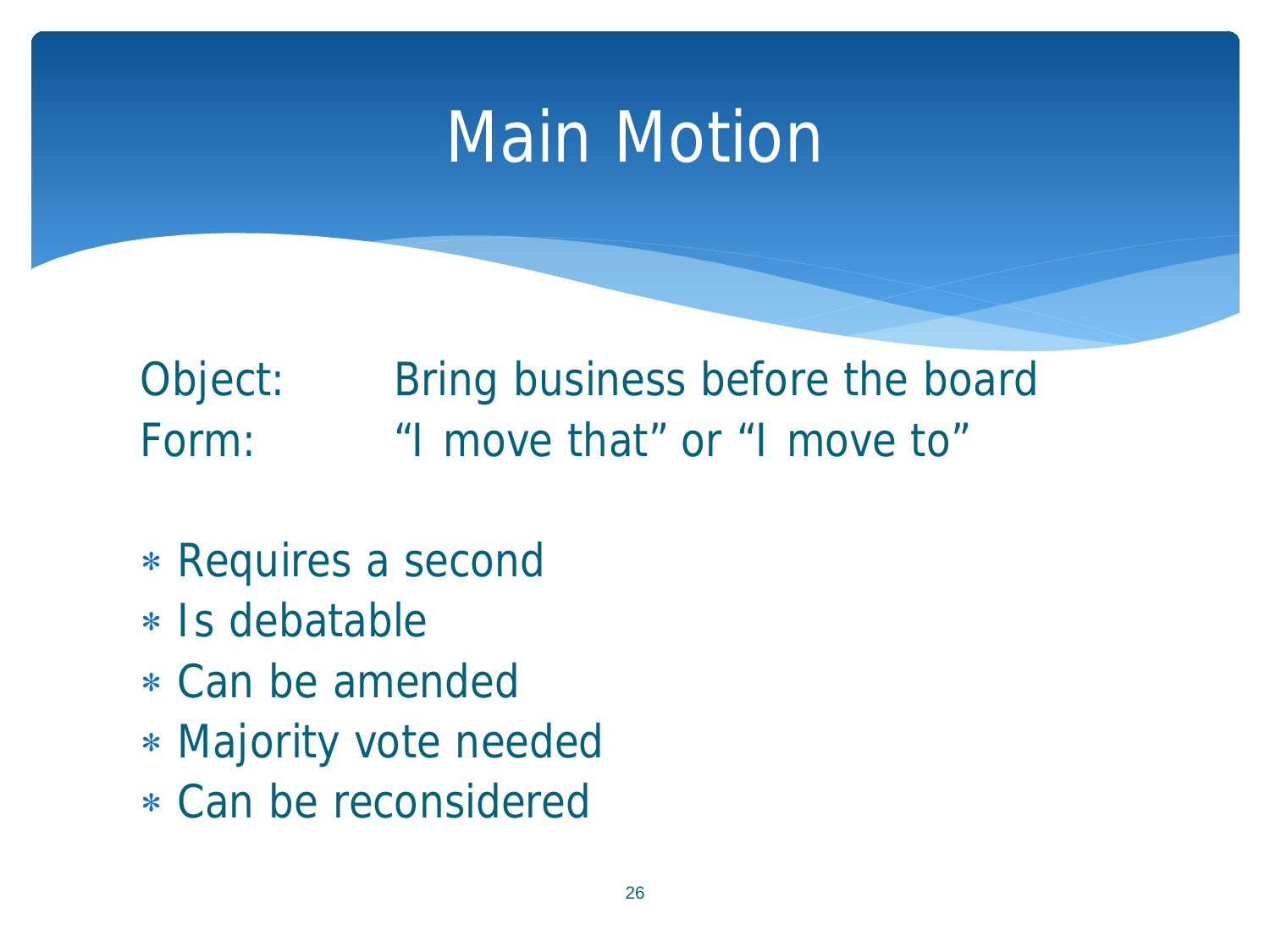## Motions to Oppose or Deny

Use positive words to express a negative thought. It can be confusing to vote yes on a negative statement

Avoid statements "we not support" or "not in favor" Use statements "oppose" or "defeat" or "deny" Example:

**E** move we recommend defeat of Ordinance No...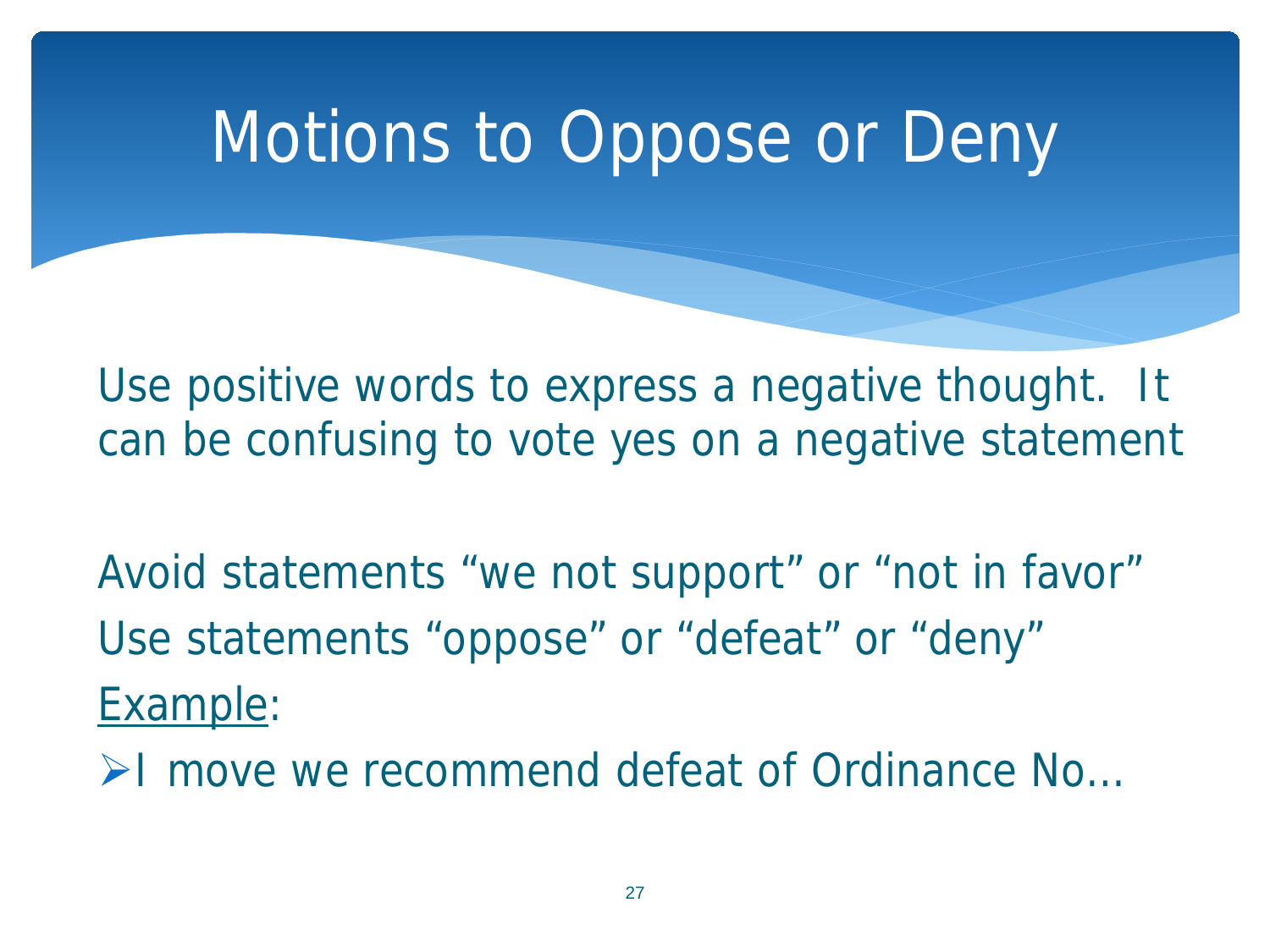#### Amendments

Object: To modify, change, improve, or perfect a motion.

Form: I move to amend . . . by . . .

- ∗ Striking out words
- ∗ Inserting words
- ∗ Adding words
- ∗ Striking out and inserting (OR) Substituting a complete main motion, resolution, paragraph
- ∗ Requires a second
- ∗ Is debatable
- ∗ Can be amended (one time only)
- ∗ Majority vote needed
- ∗ Can be reconsidered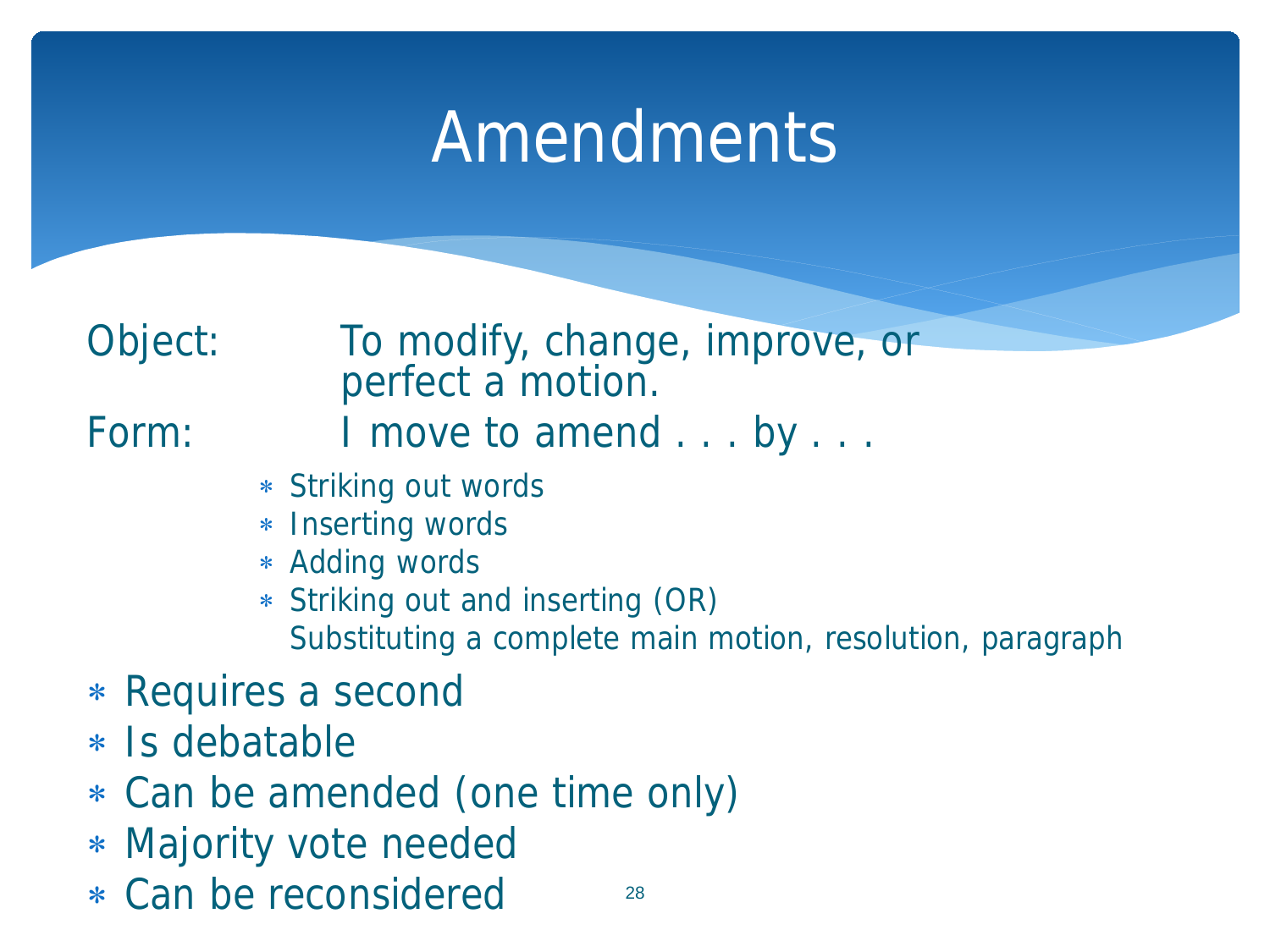Example of Main Motion (MM) with Primary Amendment (PA)

MM: I move that we purchase a computer

PA: I move to amend by adding "not to exceed \$2,000"

If Primary Amendment passes, the amended main motion will now read:

I move that we purchase a computer not to exceed \$2,000.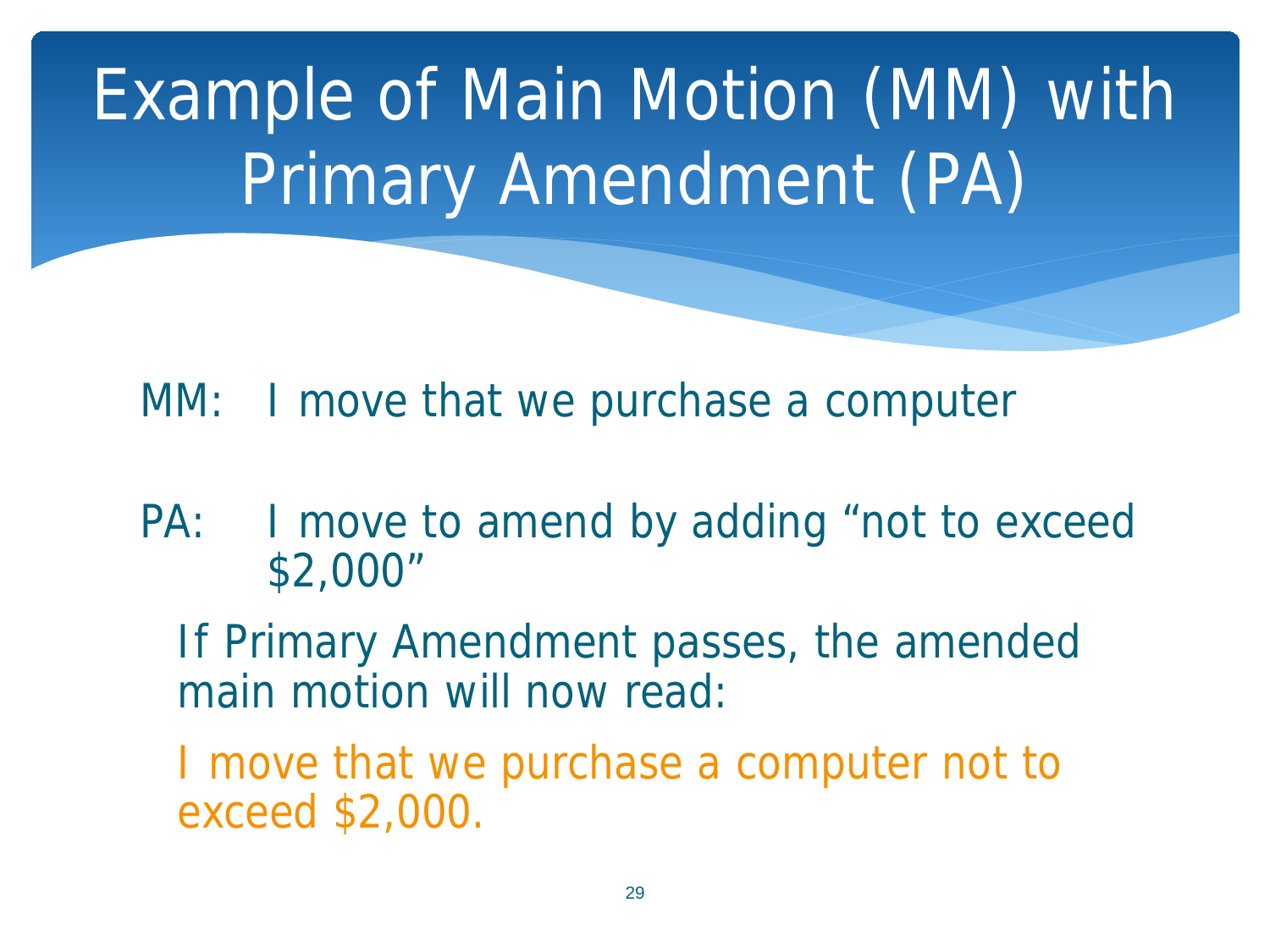# Example of Main Motion (MM) with Secondary Amendment (SA)

- MM: I move that we purchase a computer.
- PA: I move to amend by adding "not to exceed \$2,000"
- SA: I move to amend the amendment by striking "\$2,000" and inserting "\$4,000"
- ∗ If Secondary Amendment passes, the Primary Amendment now reads: I move to amend by adding "not to exceed \$4,000"
- 30 computer not to exceed \$4,000 ∗ If both amendments pass, the amended Main Motion now reads: I move that we purchase a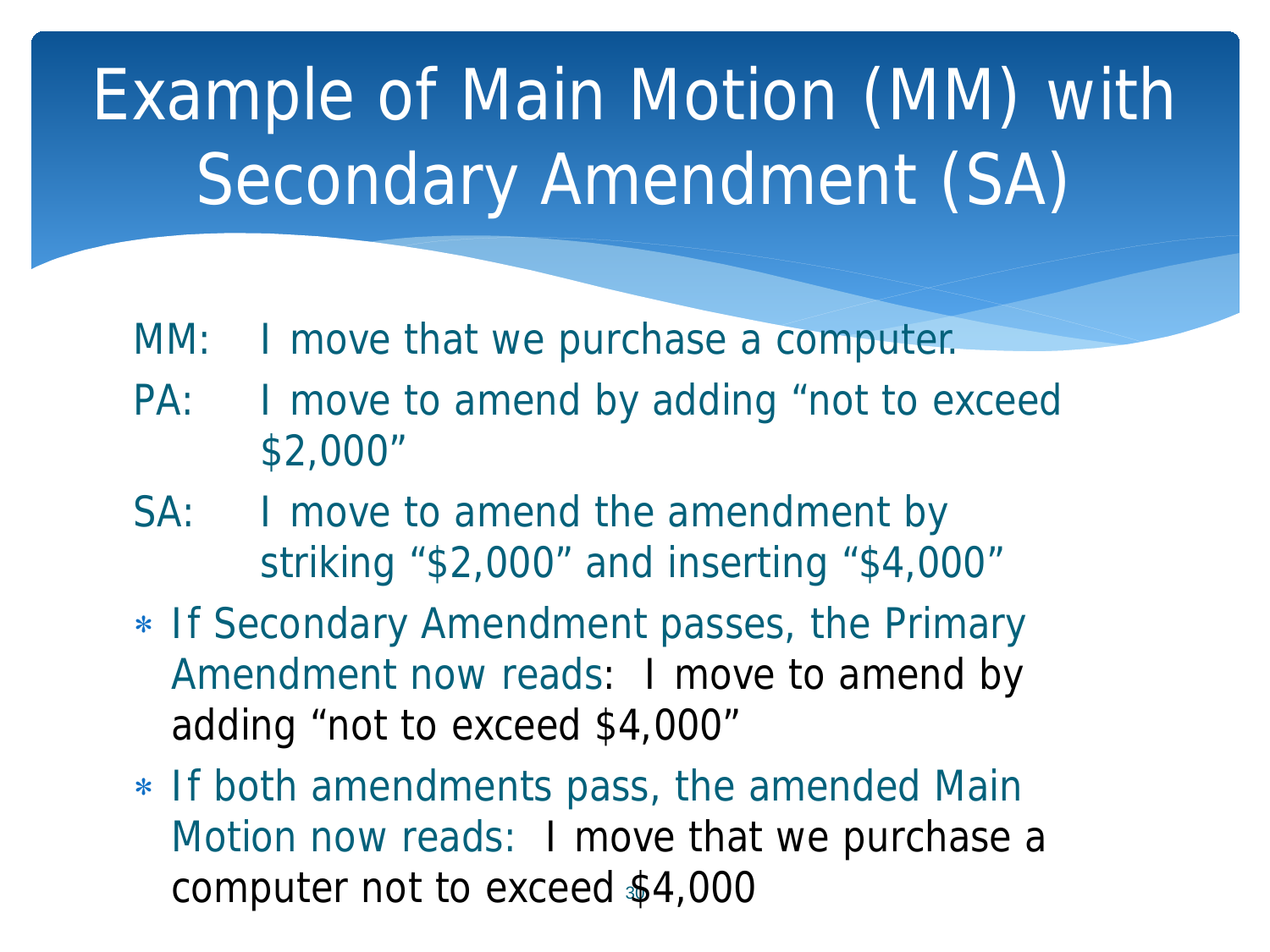### Withdraw or Modify a Motion

- ∗ A motion may be withdrawn or modified by the maker prior to the Chair stating the motion.
- ∗ Once the chair states the motion it is the property of the board. The maker must ask permission to withdraw.
- ∗ The chair asks if there is any objection to withdrawing the motion. If none the motion is withdrawn.
- ∗ If objection, roll call is required.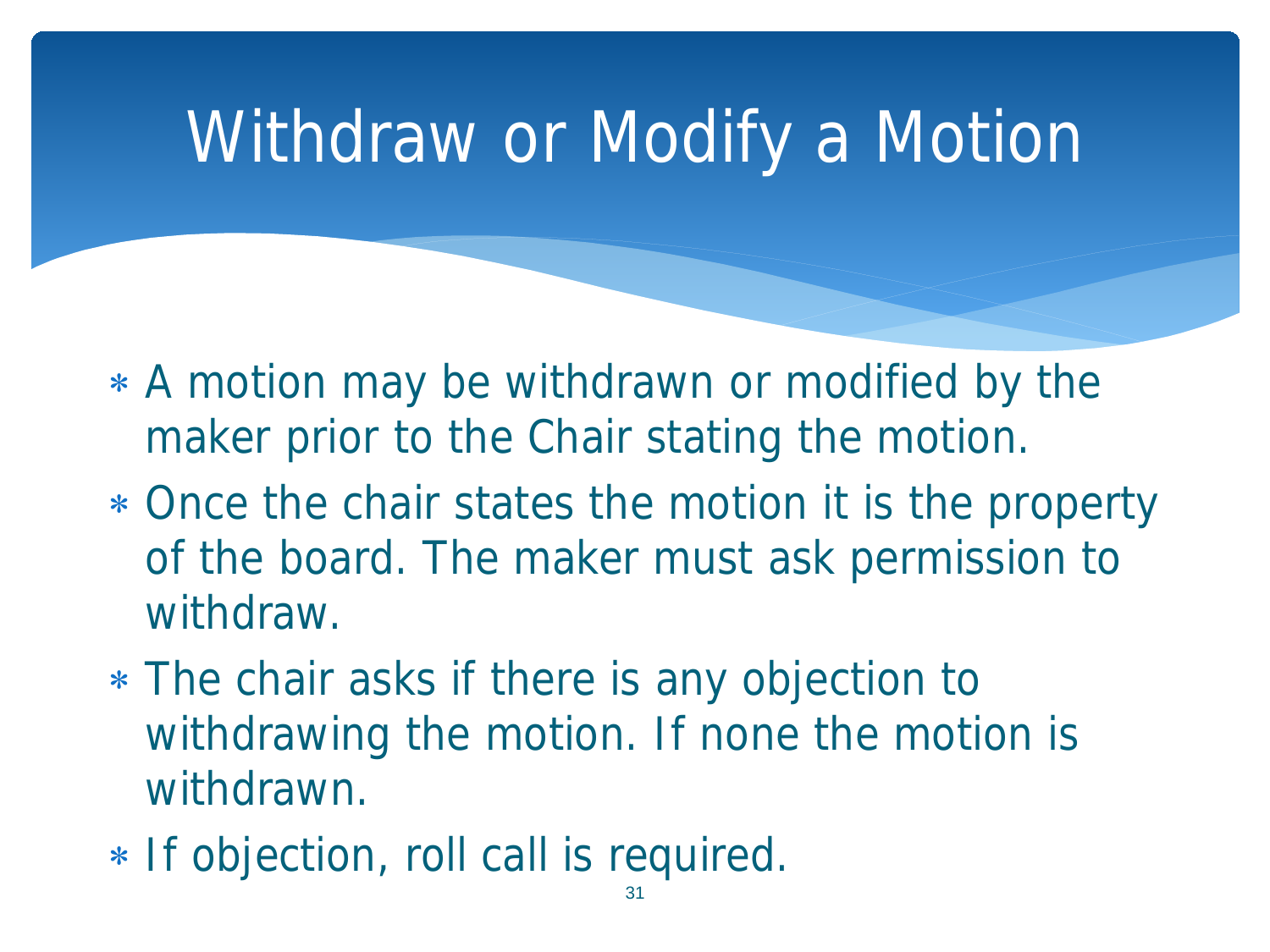### Postpone To a Time Certain

Object: To defer action to a definite hour, day, meeting, or until a certain event

- Form: I move to postpone further consideration of this question until . . .
- ∗ Requires a second
- ∗ Debate limited to merits of postponing action
- ∗ Can be amended as to the day/time etc.
- ∗ Majority vote needed
- ∗ Can be reconsidered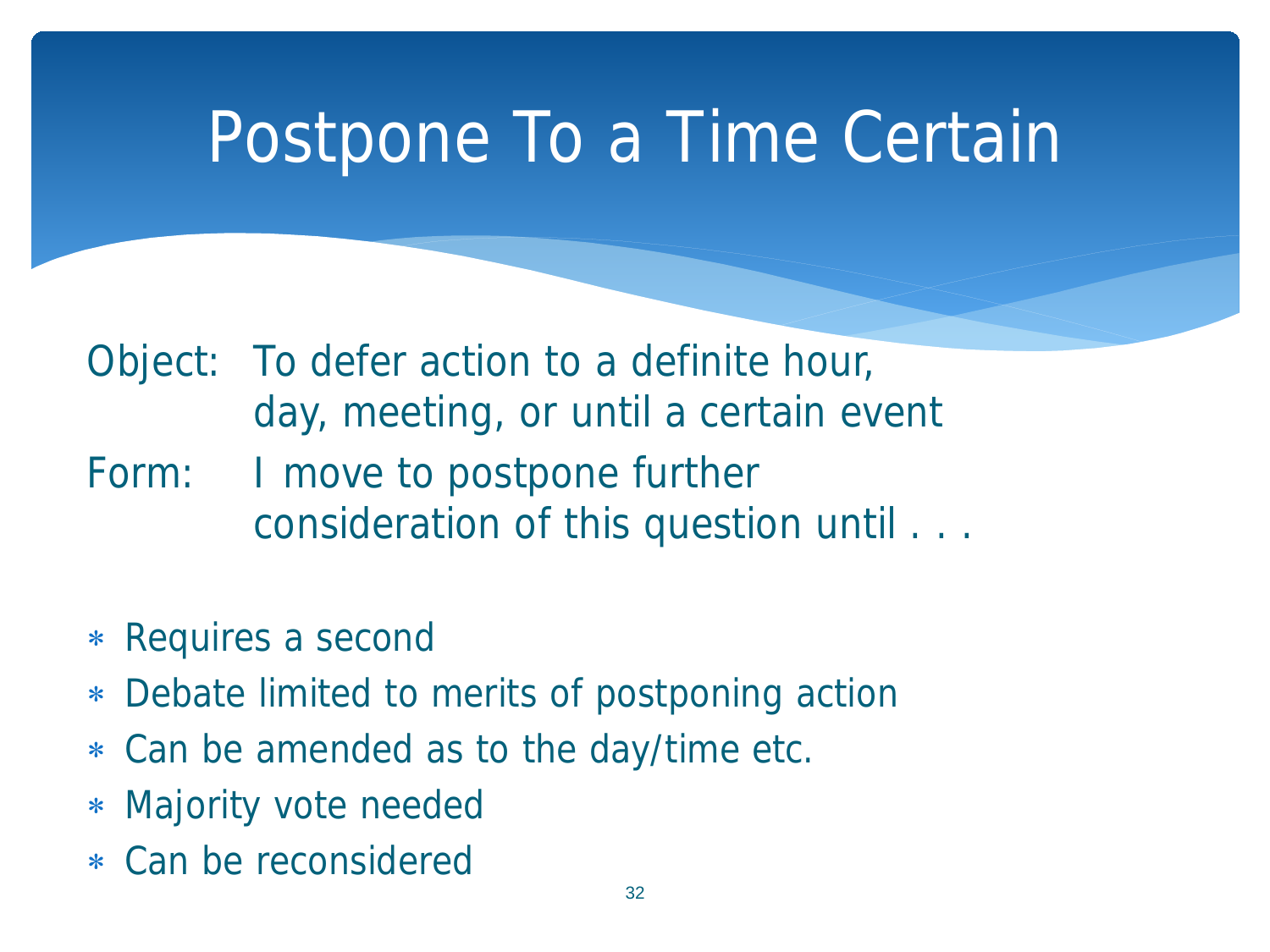### Limit or Extend Limits of Debate

- Object: Reduces the number or length of speeches permitted, without including specific provision for closing debate or closing date at a certain time.
- Form: I move that debate on the pending question will close at x time.
- ∗ Requires a second
- ∗ Not debatable
- ∗ May be amended
- ∗ 2/3 vote required
- Limited reconsideration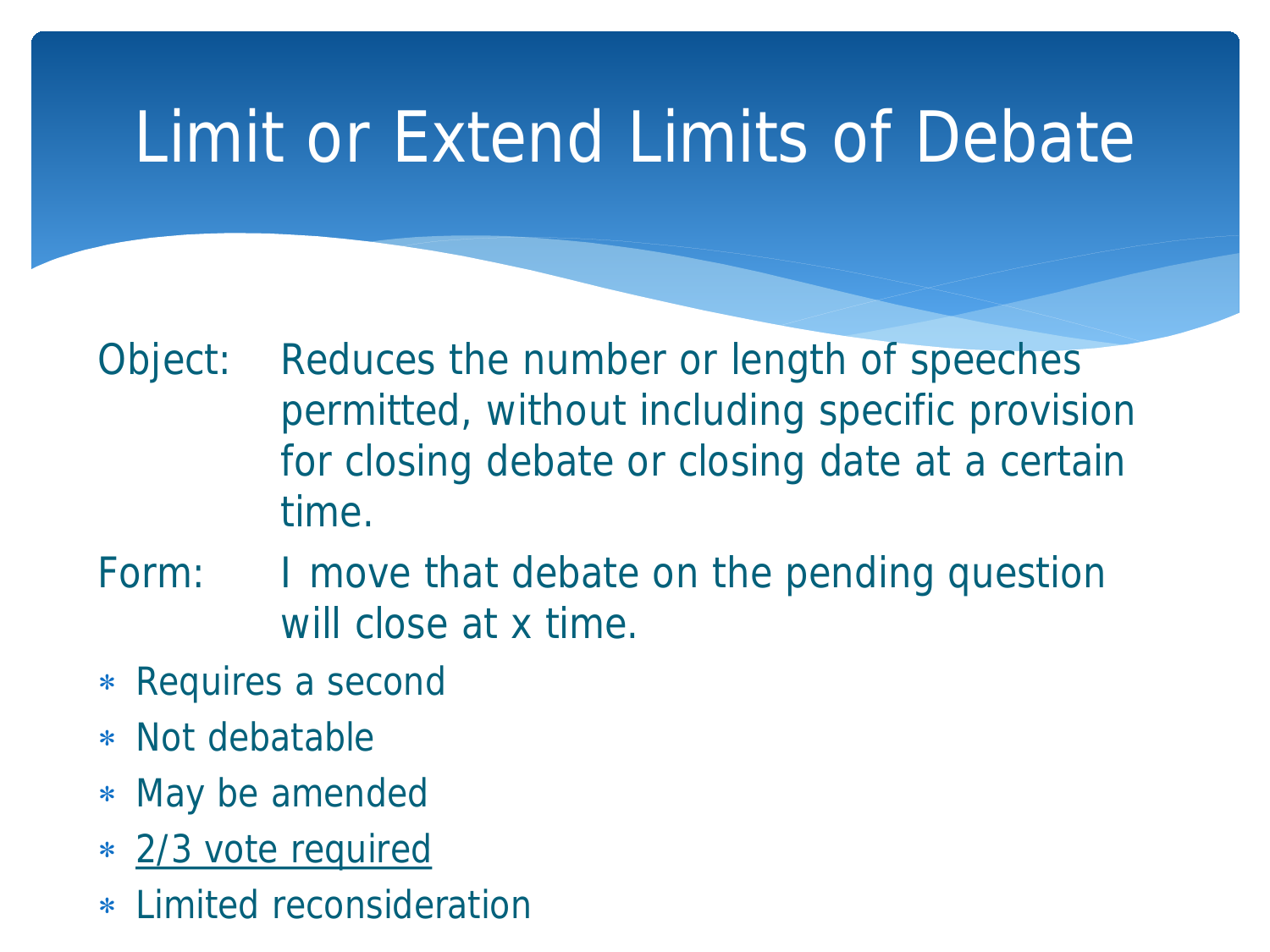#### Previous Question

Object: To stop debate and take a vote Form: I move the previous question

- ∗ Requires a second
- ∗ Not debatable
- ∗ Cannot be amended
- ∗ 2/3 vote required
- ∗ Limited reconsideration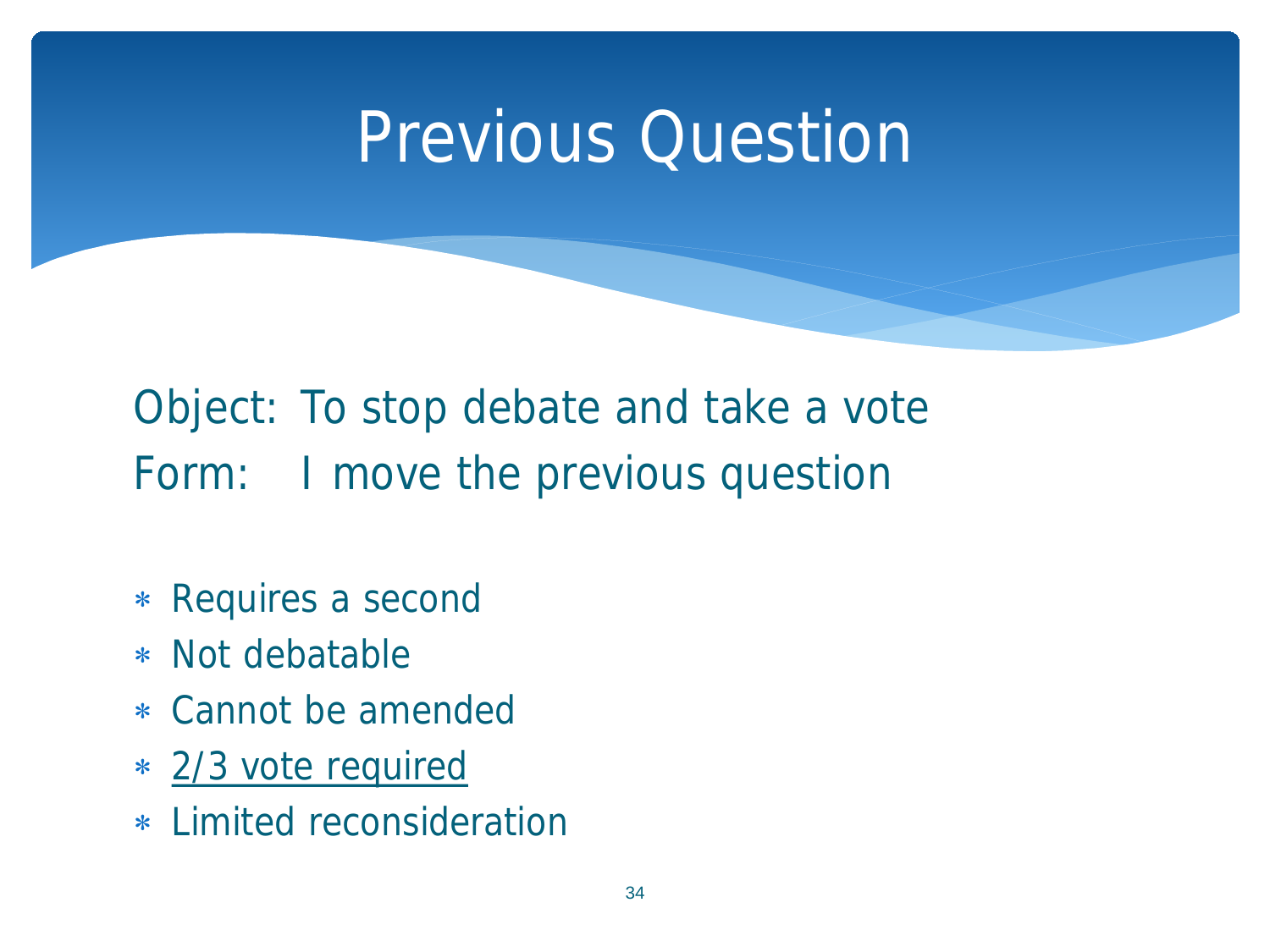## Lay on the Table

Object: To lay a question aside temporarily in order to take care of a more urgent matter

- Form: I move to lay the question on the table
- ∗ Requires a second
- ∗ Not debatable
- ∗ Cannot be amended
- ∗ Majority vote required
- ∗ Often confused with Postpone Indefinitely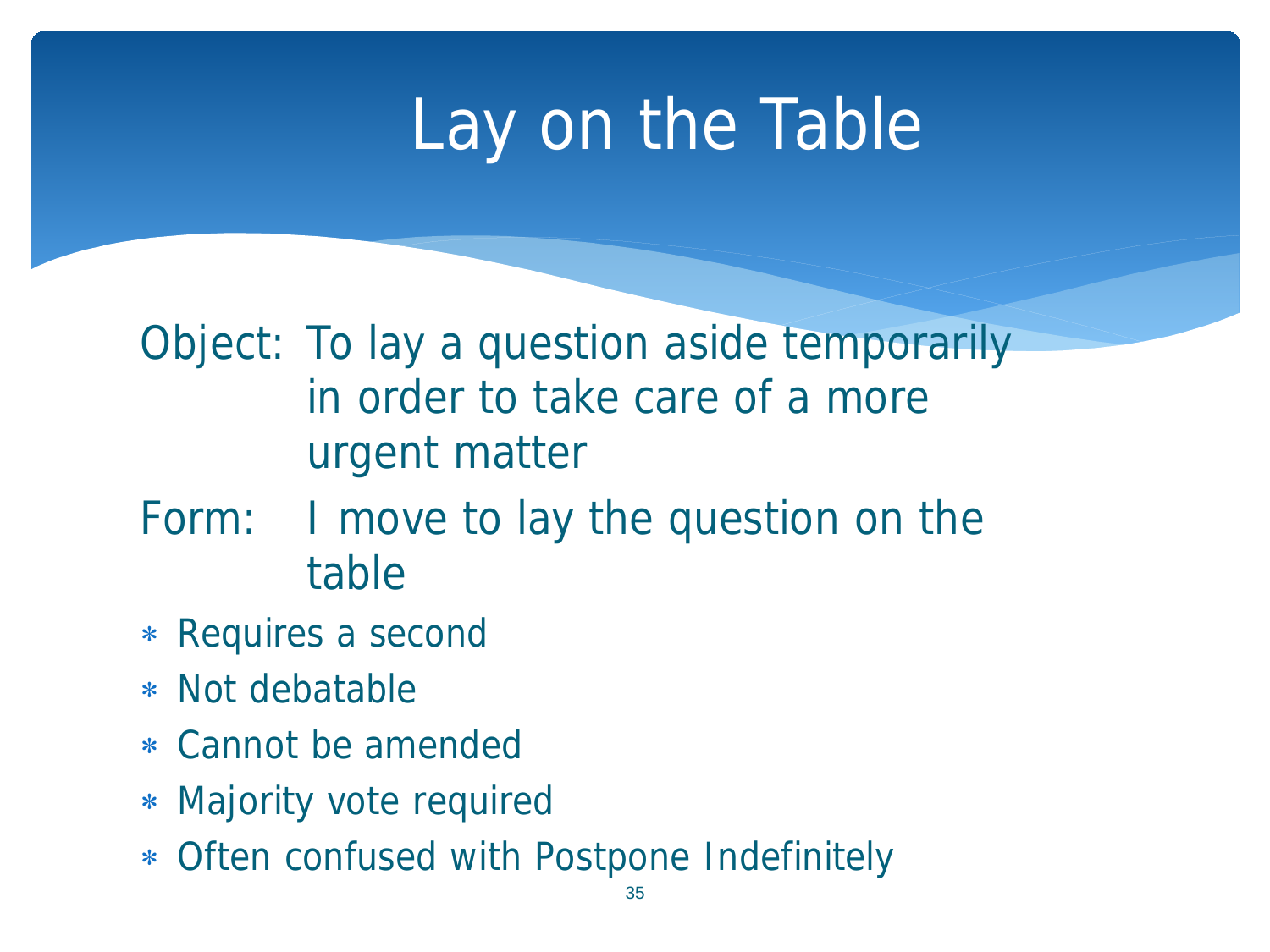#### Take from the Table

- ∗ Requires a second
- ∗ Is not debatable
- ∗ Cannot be amended
- ∗ Requires a majority vote
- ∗ Cannot be reconsidered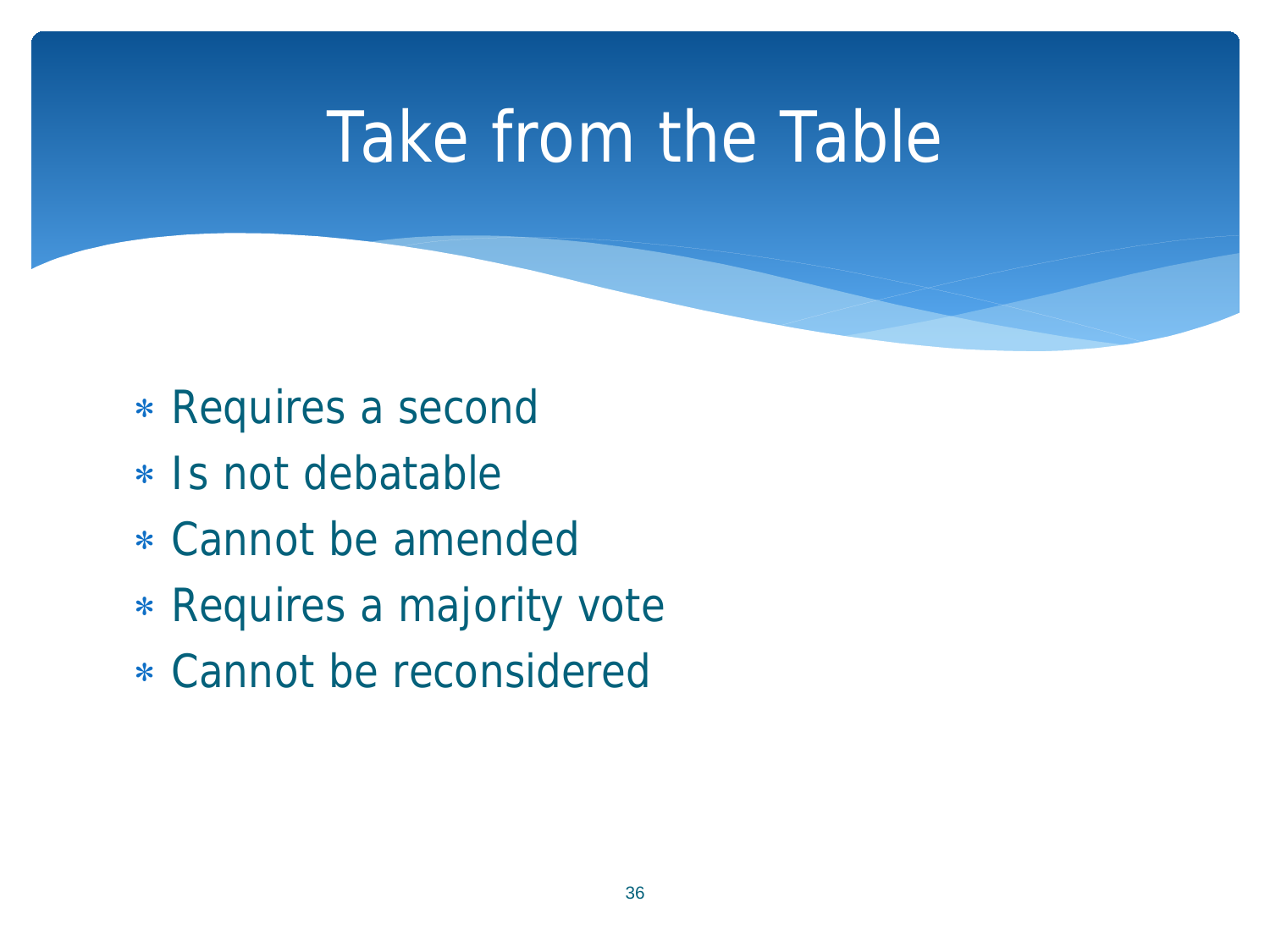# Fix the Time to Which to Adjourn

#### **Objective:**

- ∗ Set the time for another meeting to continue business of the session (agenda)
- ∗ If passed it does not adjourn the meeting or set the time for its adjournment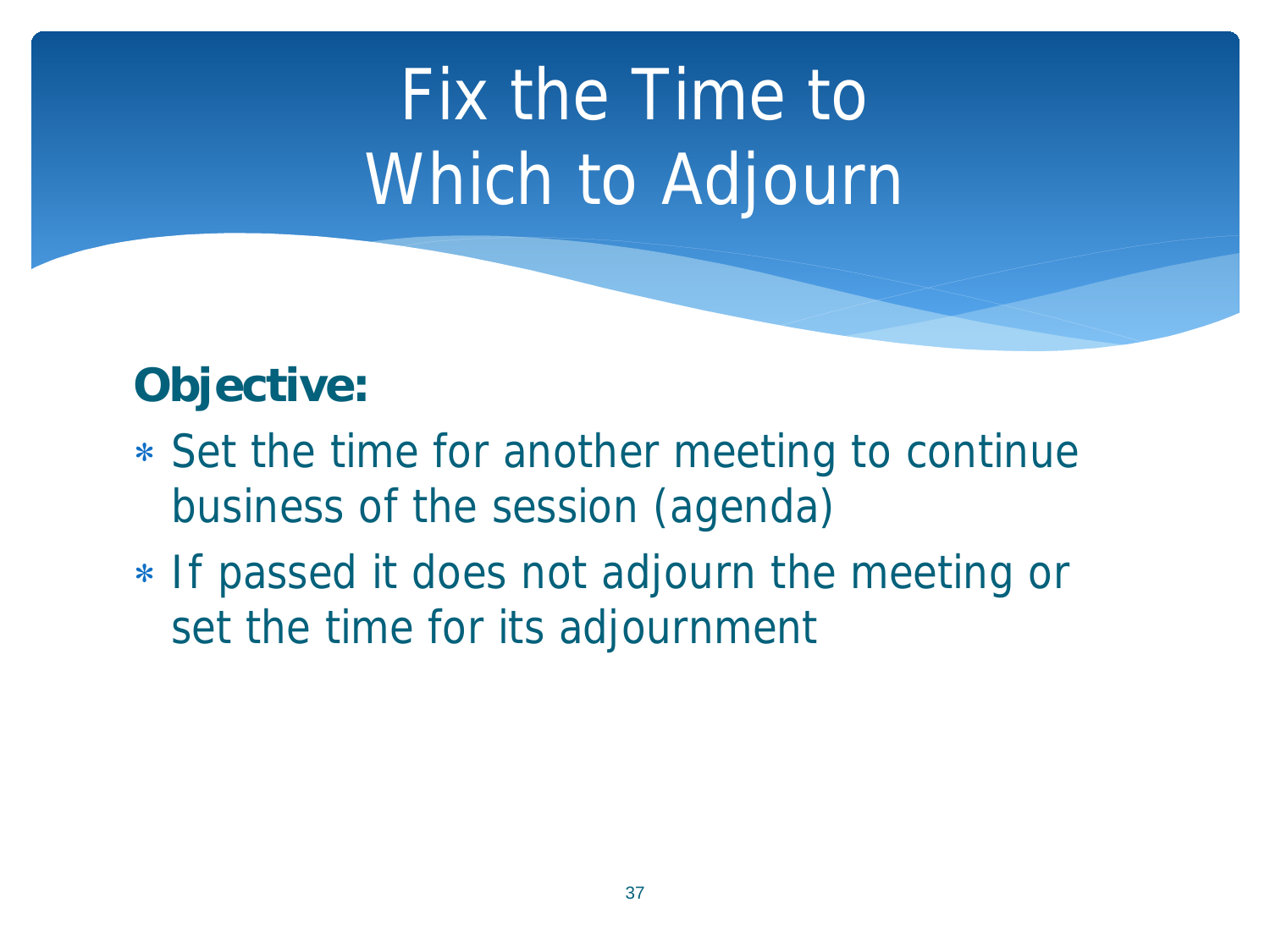# Fix the Time to Which to Adjourn

∗ Motion: I move to adjourn to meet at 5:30 p.m. on June 12, 2019, at 907 Terminal Street

- ∗ Requires a second
- ∗ Debatable (if moved while no question is pending)
- ∗ Amendable
- ∗ Requires majority vote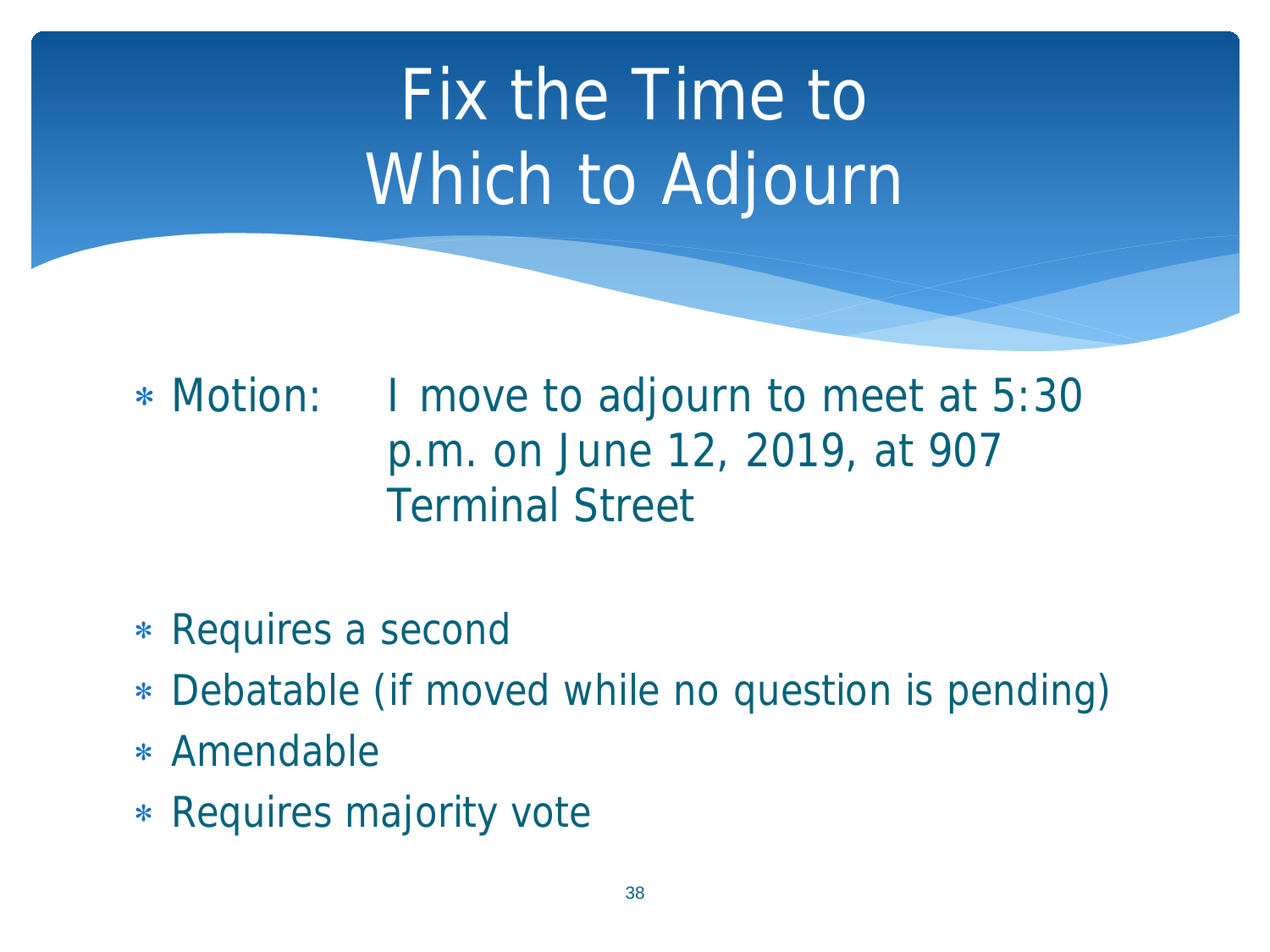#### Point of Order

- ∗ Rules are not being followed
- ∗ Something inappropriate happens:
	- ∗ Members are not following the rules
	- ∗ Public or parties are not following the rules
- ∗ Does not need a second
- ∗ May interrupt the speaker
- ∗ Is not debatable
- ∗ Is not amendable
- ∗ Point of Order is Ruled on by the Chair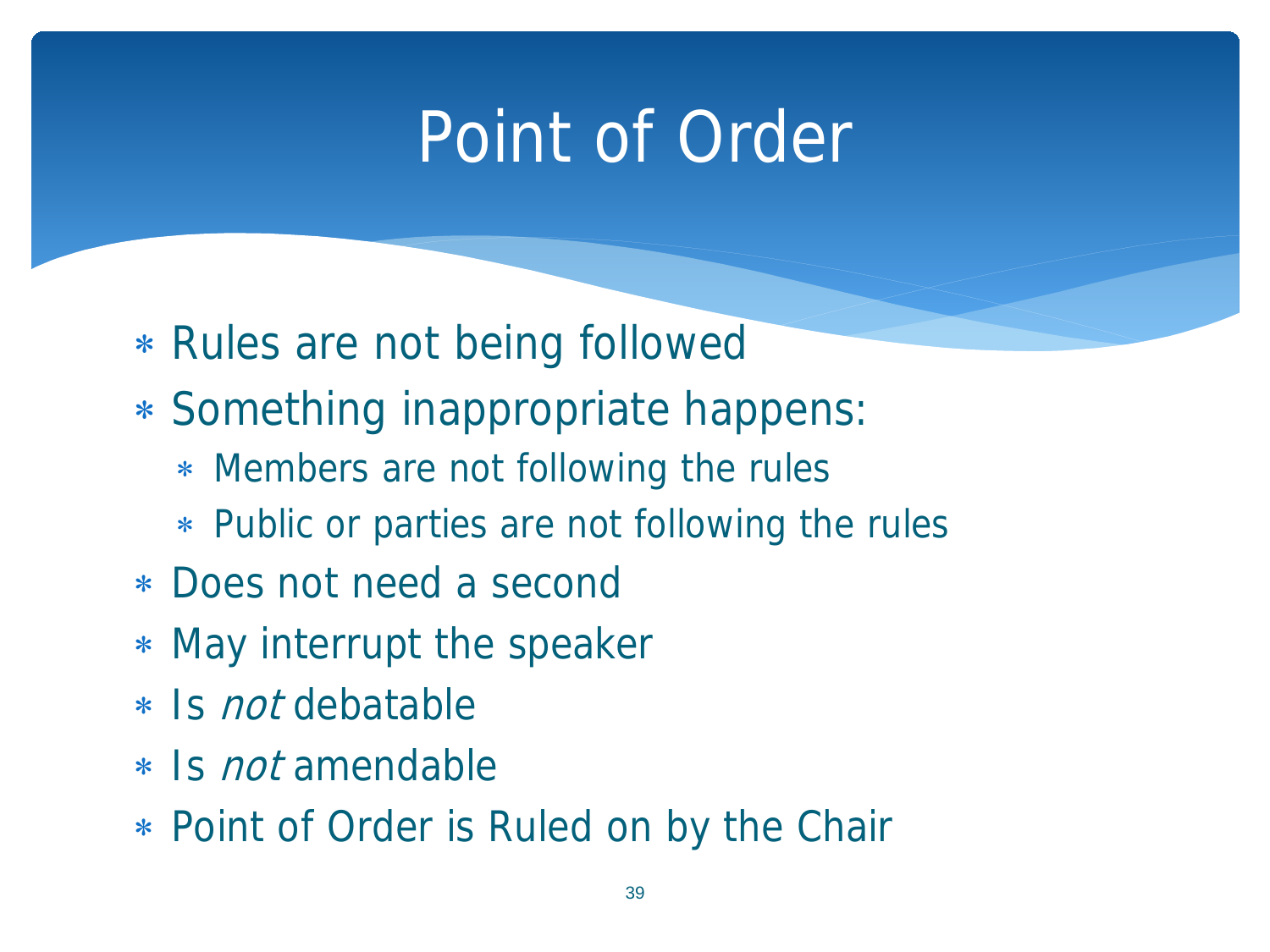#### Appeal The Chair's Decision

- ∗ Motion is in order at the time of Chair's Decision
- ∗ Requires a Second
- ∗ Majority or tie vote sustains the decision of the chair
- ∗ The question before the board:

"**Shall the decision of the chair be sustained?**" Vote Count of 3 yeses, 2 noes – Decision stands Vote Count of 2 yeses, 3 noes – Decision overruled Note: Chair votes on the motion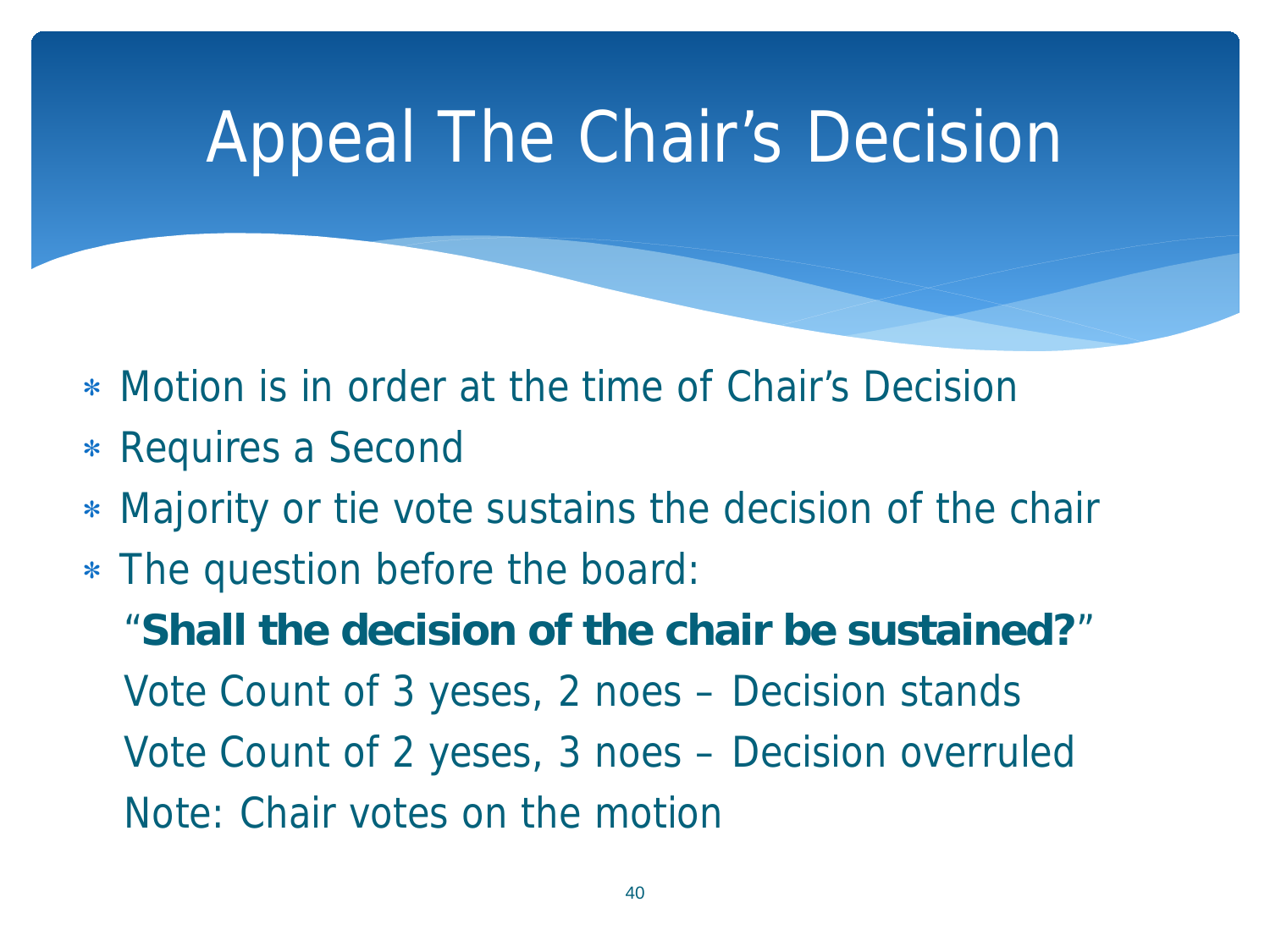#### Appeal The Chair's Decision

- ∗ Debatable:
	- ∗ In general, it is debatable
	- ∗ Not debatable when the appeal relates to indecorum or transgression of rules of speaking or to the priority of business, or if made when an undebatable question is immediately pending or involved in the appeal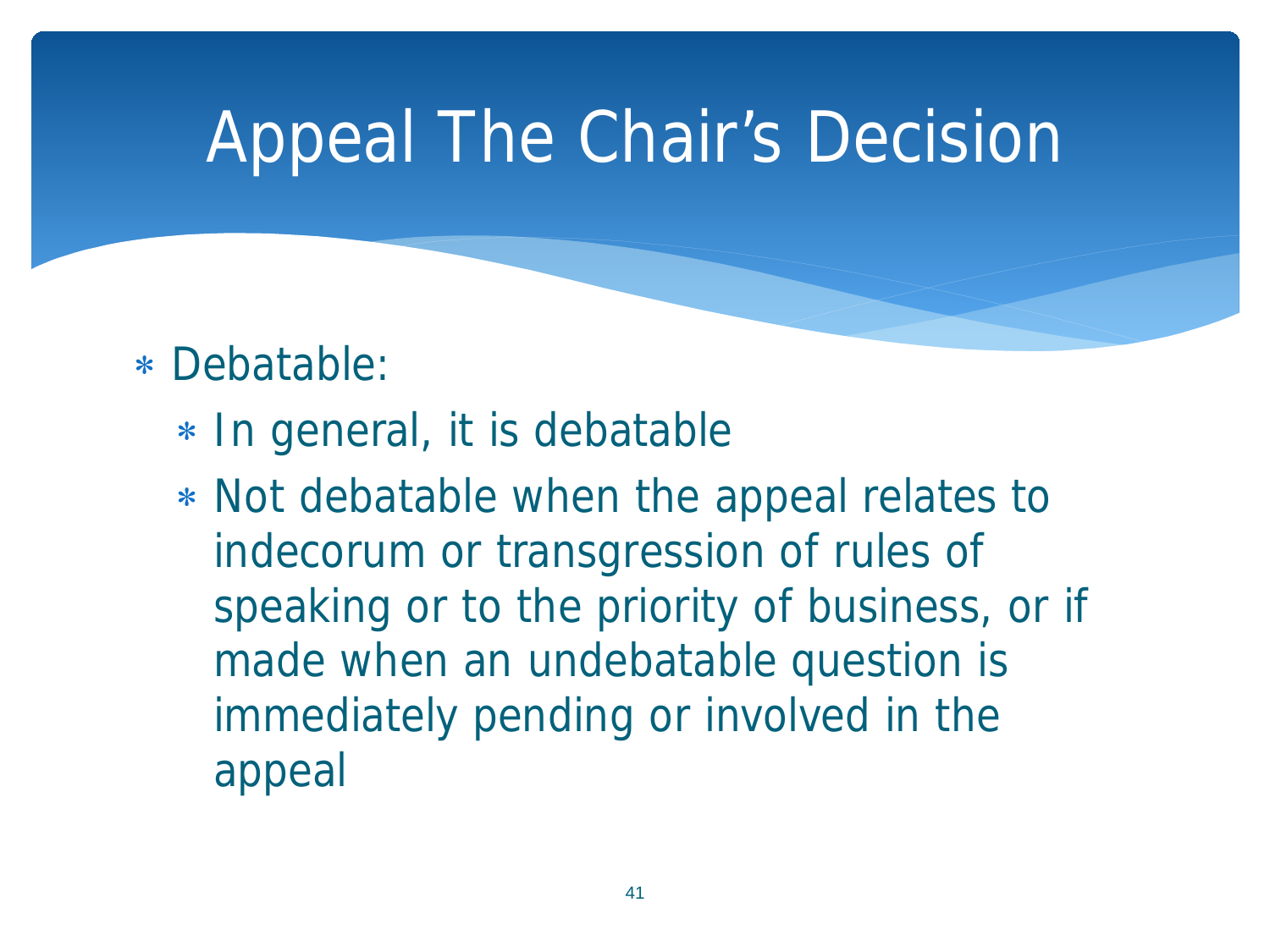#### Appeal The Chair's Decision

- ∗ Rules and order of debate
	- 1. The chair can explain their decision
	- 2. Members may speak; each member is limited to one chance to speak on the motion
	- 3. Then the chair is again allowed to explain and does not need to vacate the chair when speaking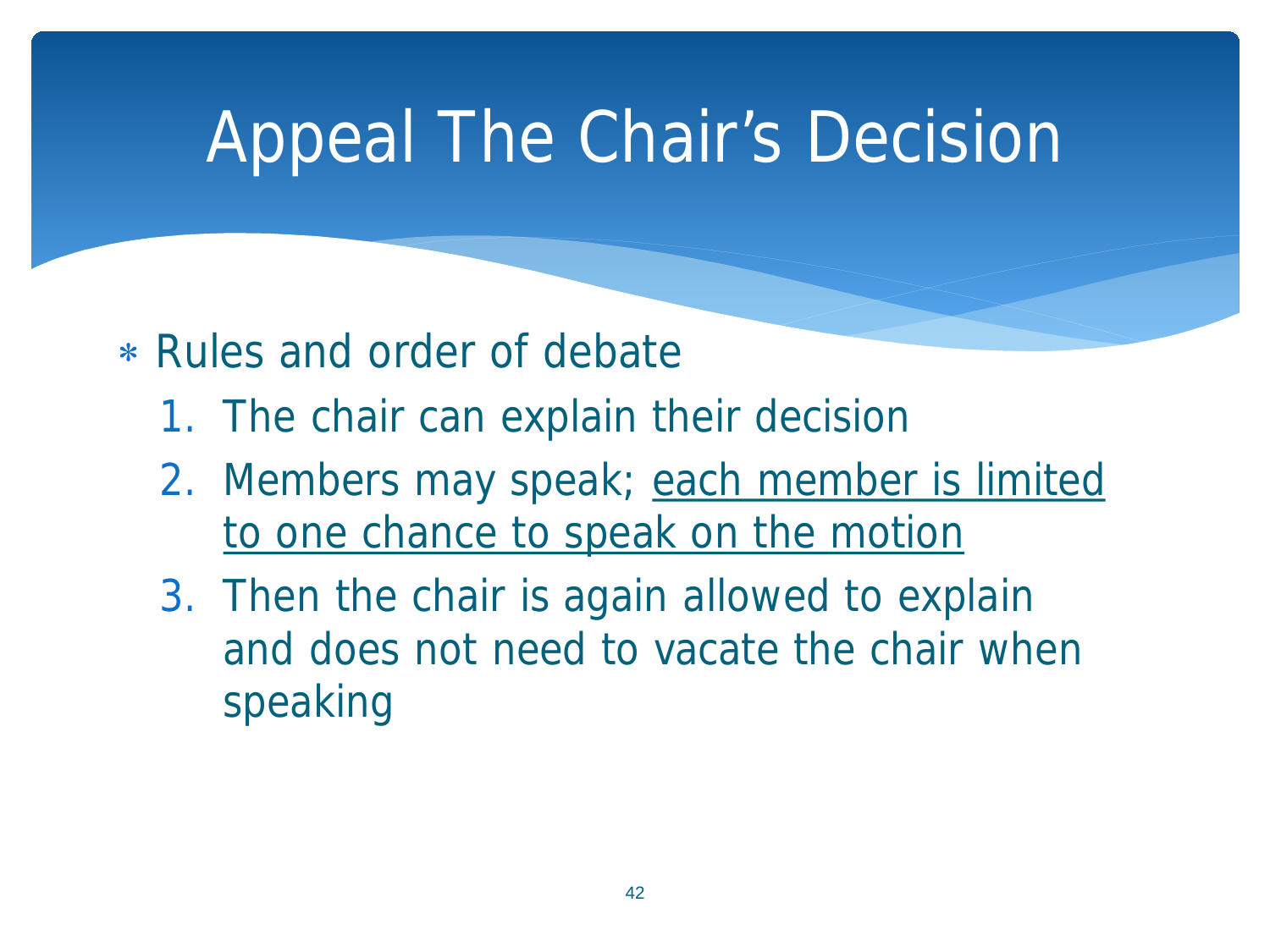### Division of Question

- ∗ Used when a motion relating to a single subject contains several parts and each part can stand as a complete motion on its own
- ∗ Each part can be separated to be voted on as if they were different motions
- ∗ Motion must include how the question is to be divided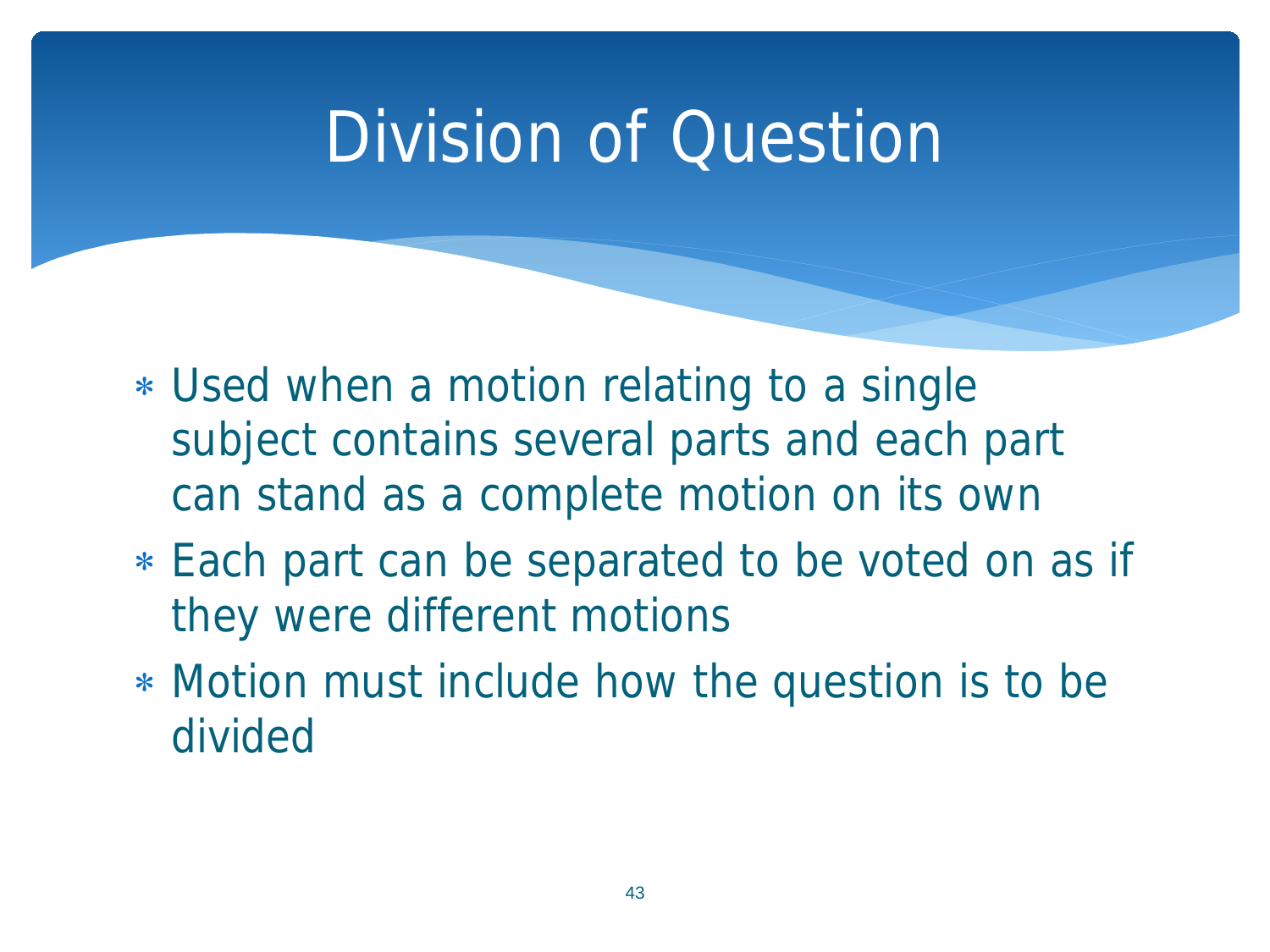### Division of Question

- ∗ Needs a second
- ∗ Is not debatable
- ∗ Amendable as to how the motion is divided
- ∗ Needs a majority vote
- ∗ If the question is divided, each section is treated as a separate motion that has already been made
- ∗ You discuss one, vote on it, then proceed into discussion on the next and vote on it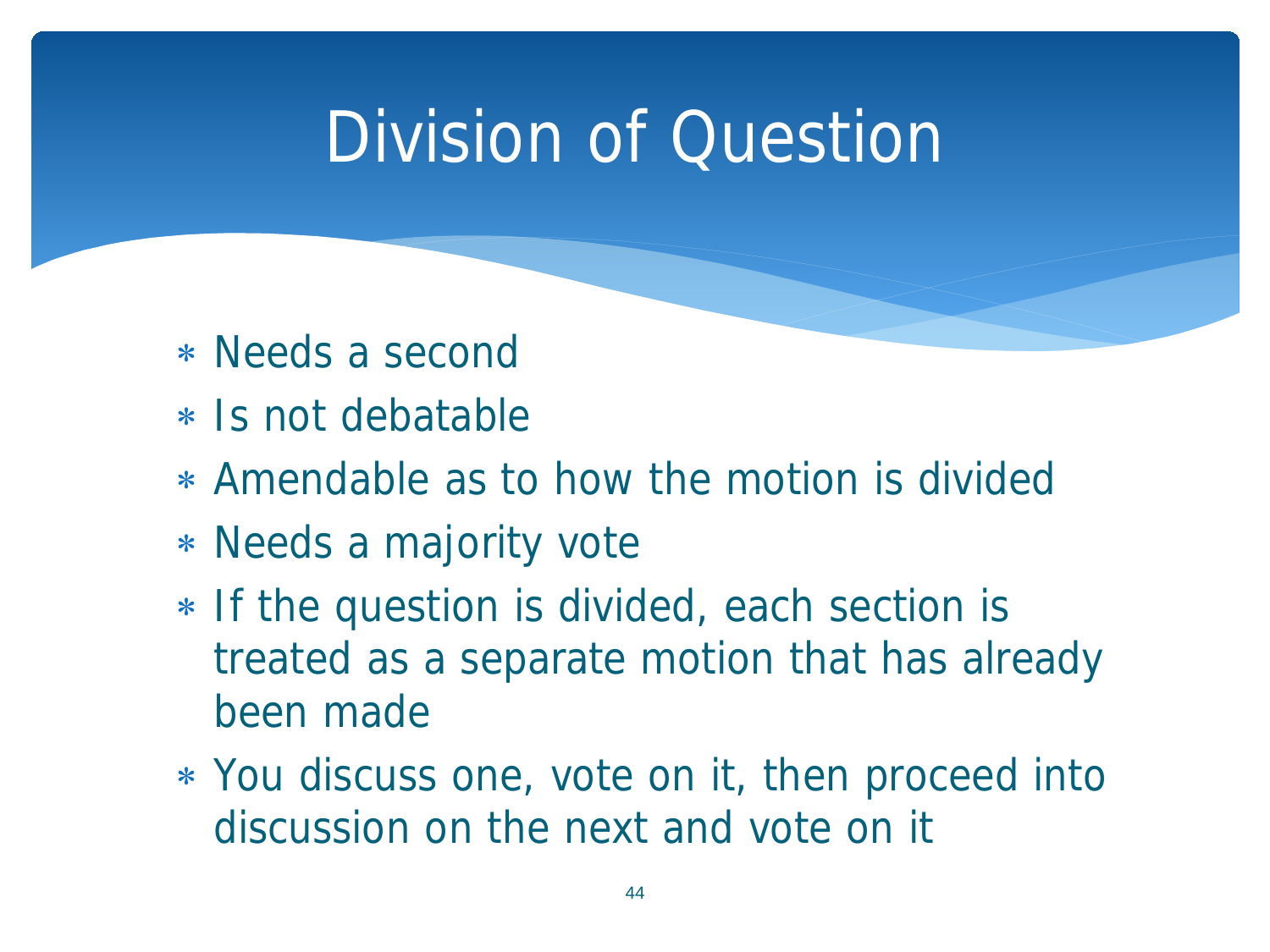#### Reconsider

- ∗ This motion if passed allows the board or commission to consider a motion that has already been voted on
- ∗ Limitations
	- ∗ Only a member who voted with the prevailing side can make this motion
	- ∗ This motion can be made only on the same day as the vote being reconsidered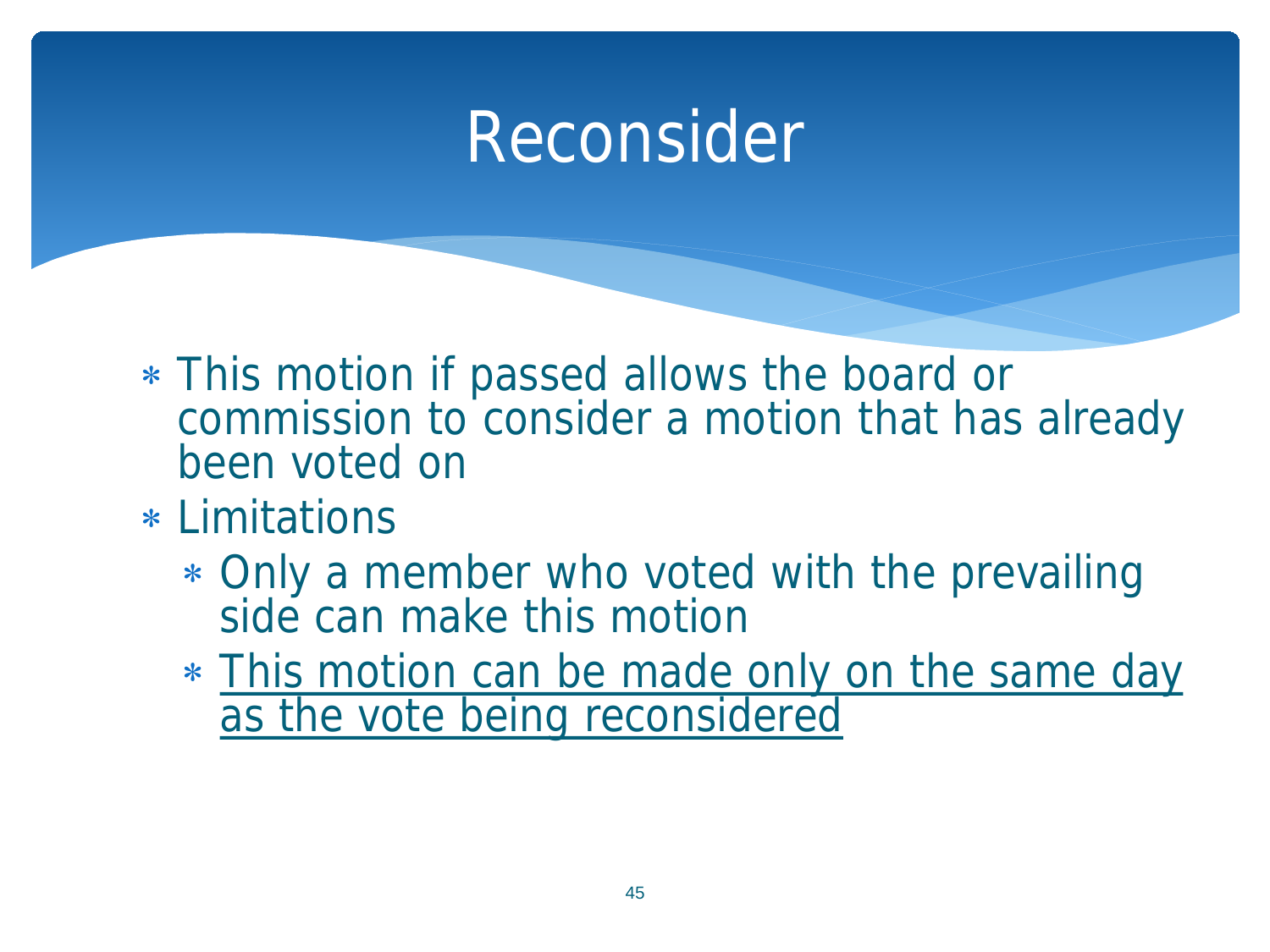#### Reconsider

- ∗ Effect
	- ∗ Suspends action regarding the motion being reconsidered
	- ∗ Passing of the motion: Places the motion back before the body exactly as it was prior to the vote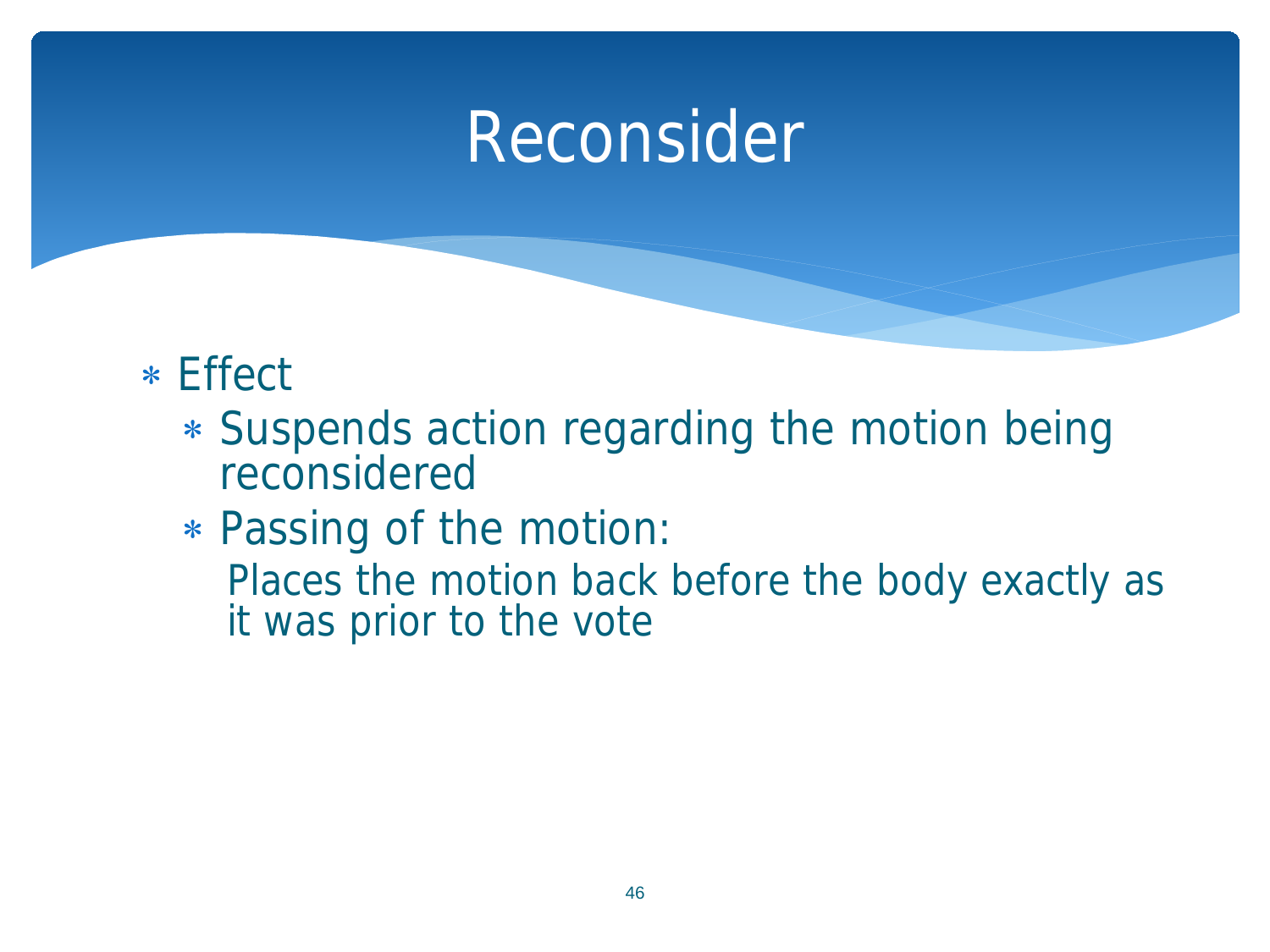# Rescind, Amend Something Previously Adopted

- ∗ These motions are governed by practically identical rules that allow the board to change an action previously taken
- ∗ These motions can be applied to any motion previously adopted if none of the action involved has been carried out in a way that is too late to undo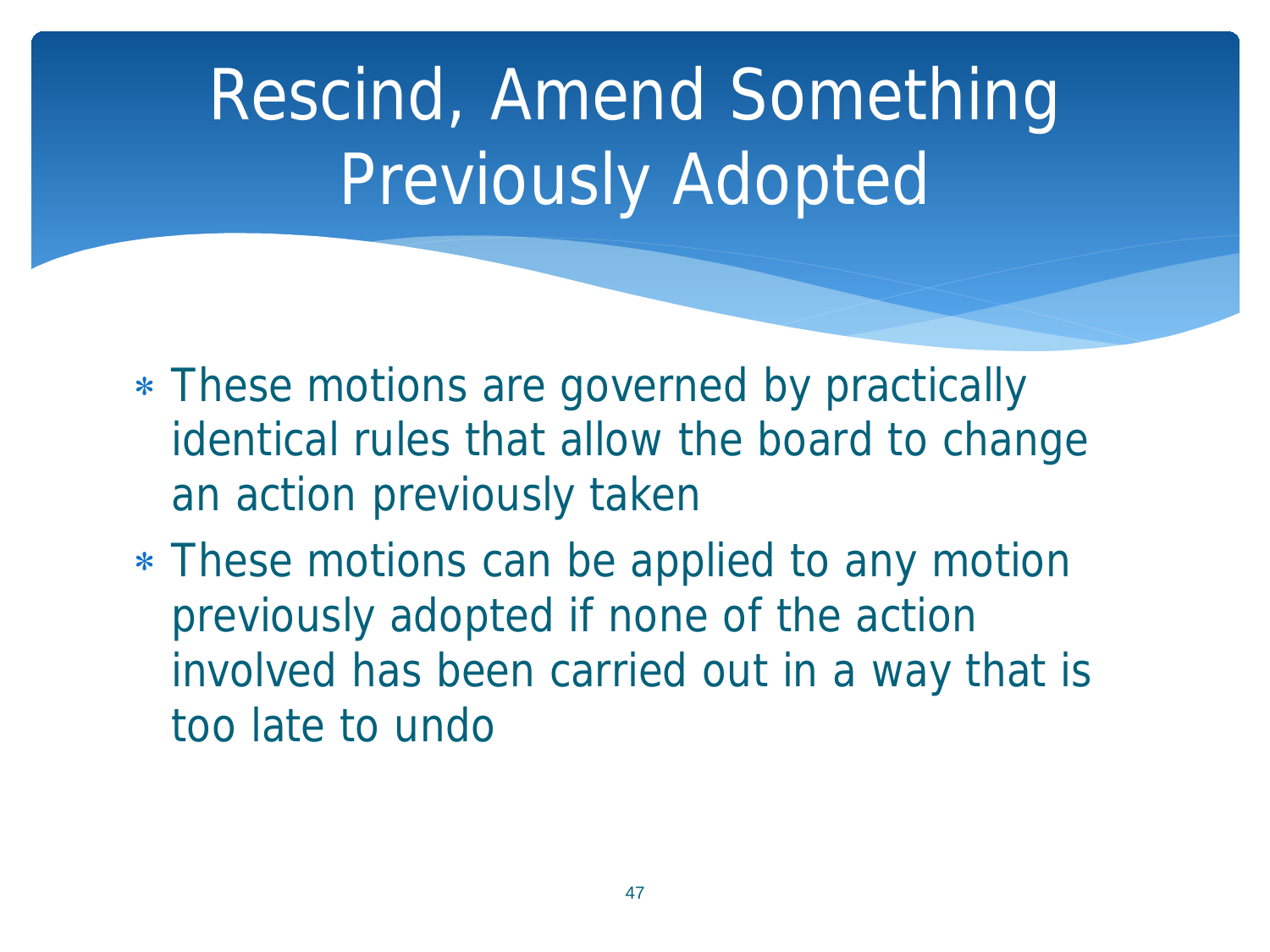# Rescind, Amend Something Previously Adopted

∗ Vote needed:

- ∗ Majority with notice
- ∗ 2/3 without notice
- ∗ Majority of entire membership